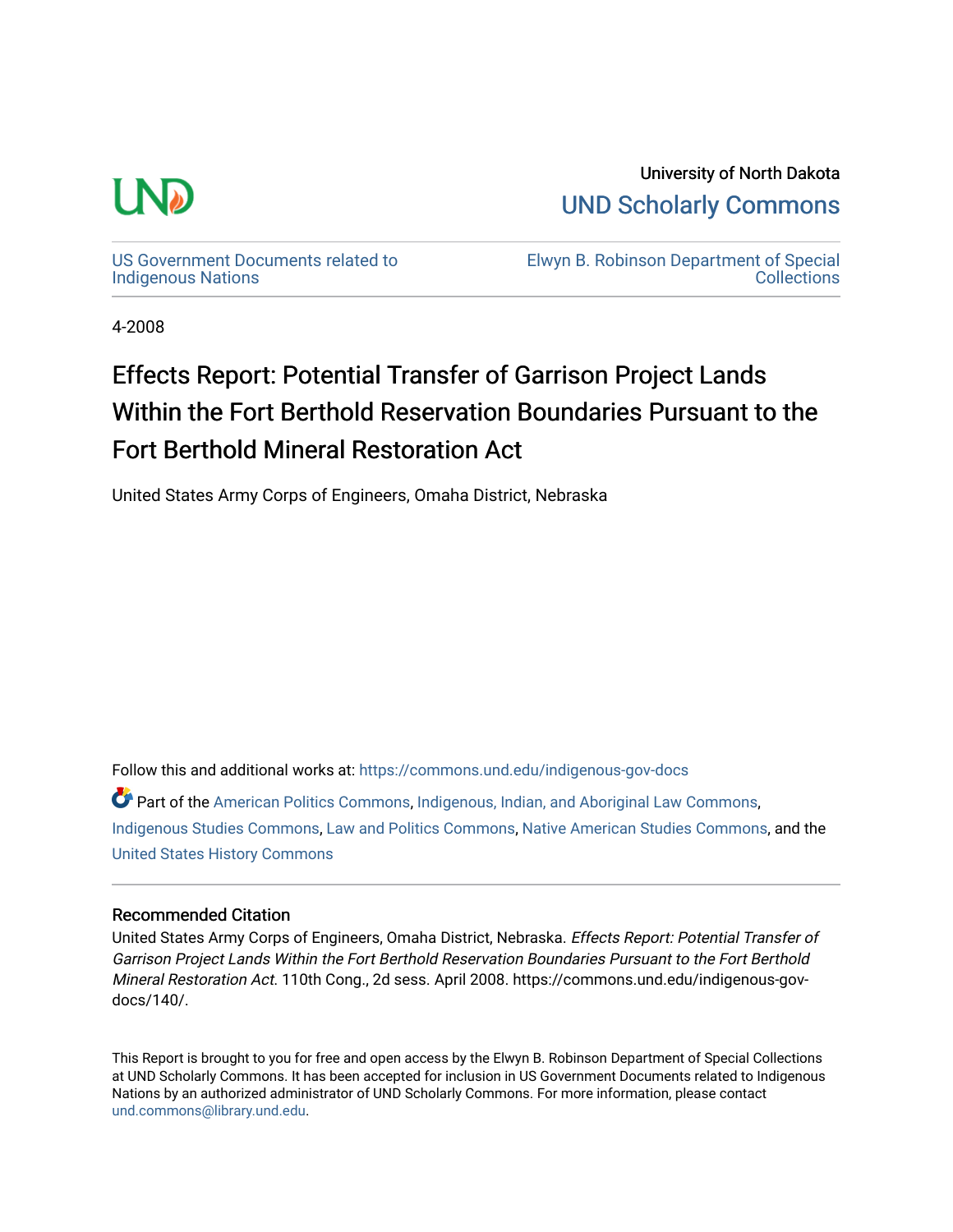# **EFFECTS REPORT**

## **Potential Transfer of Garrison Project Lands Within the Fort Berthold Reservation Boundaries**

Pursuant to the Fort Berthold Mineral Restoration Act

**Containing the Following Sections:**

**INTRODUCTION AUTHORITY CRITERIA PROPOSED DETERMINATION DETERMINATION CONCLUSION**

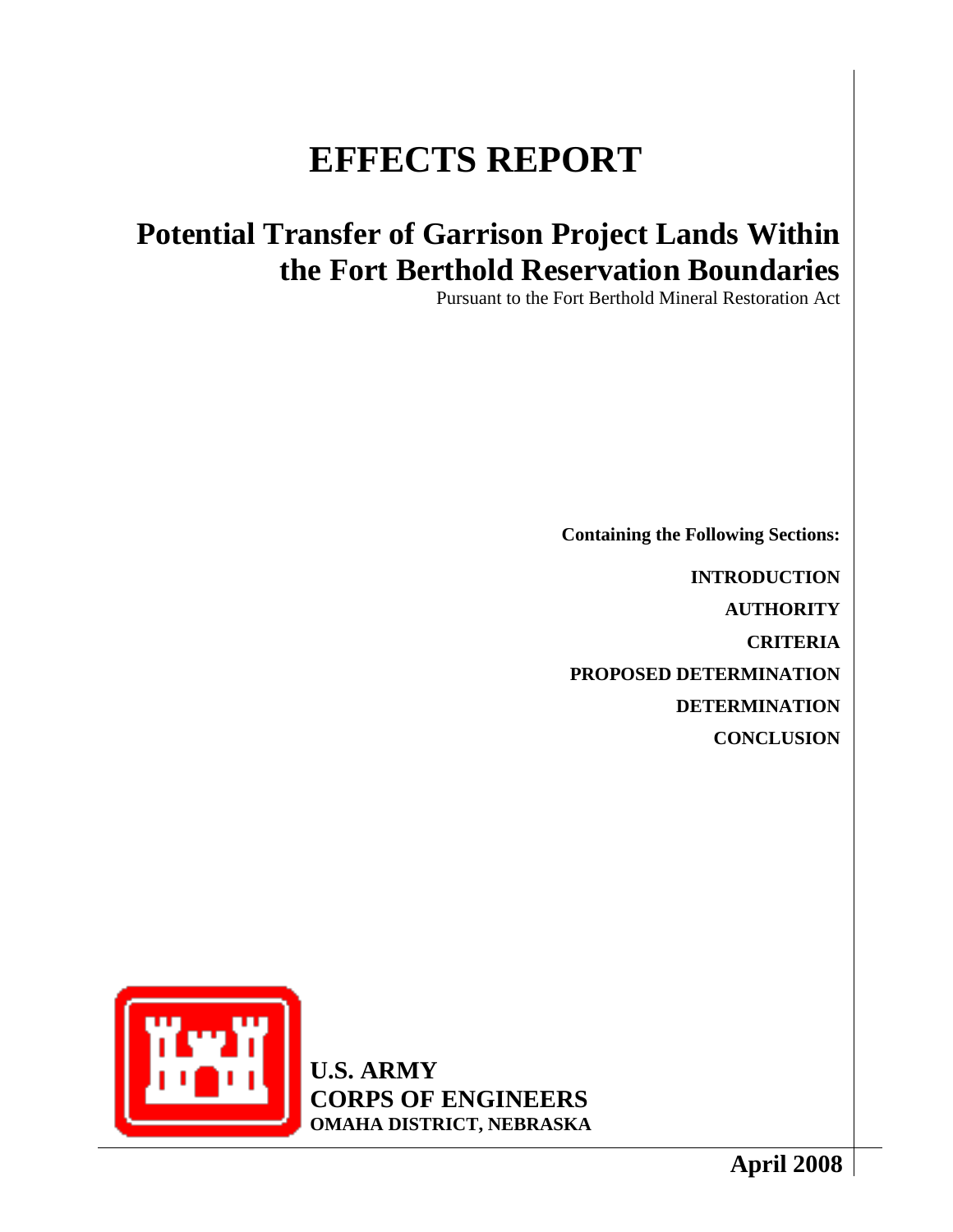## **EFFECTS REPORT Potential Transfer of Garrison Project Lands**

## 1. INTRODUCTION

| 2. AUTHORITY                     |  |
|----------------------------------|--|
|                                  |  |
|                                  |  |
|                                  |  |
| 3. CRITERIA                      |  |
|                                  |  |
|                                  |  |
|                                  |  |
| <b>4. PROPOSED DETERMINATION</b> |  |
|                                  |  |
|                                  |  |
|                                  |  |
| 5. DETERMINATION                 |  |
| 5.1                              |  |
| 5.2                              |  |
|                                  |  |
|                                  |  |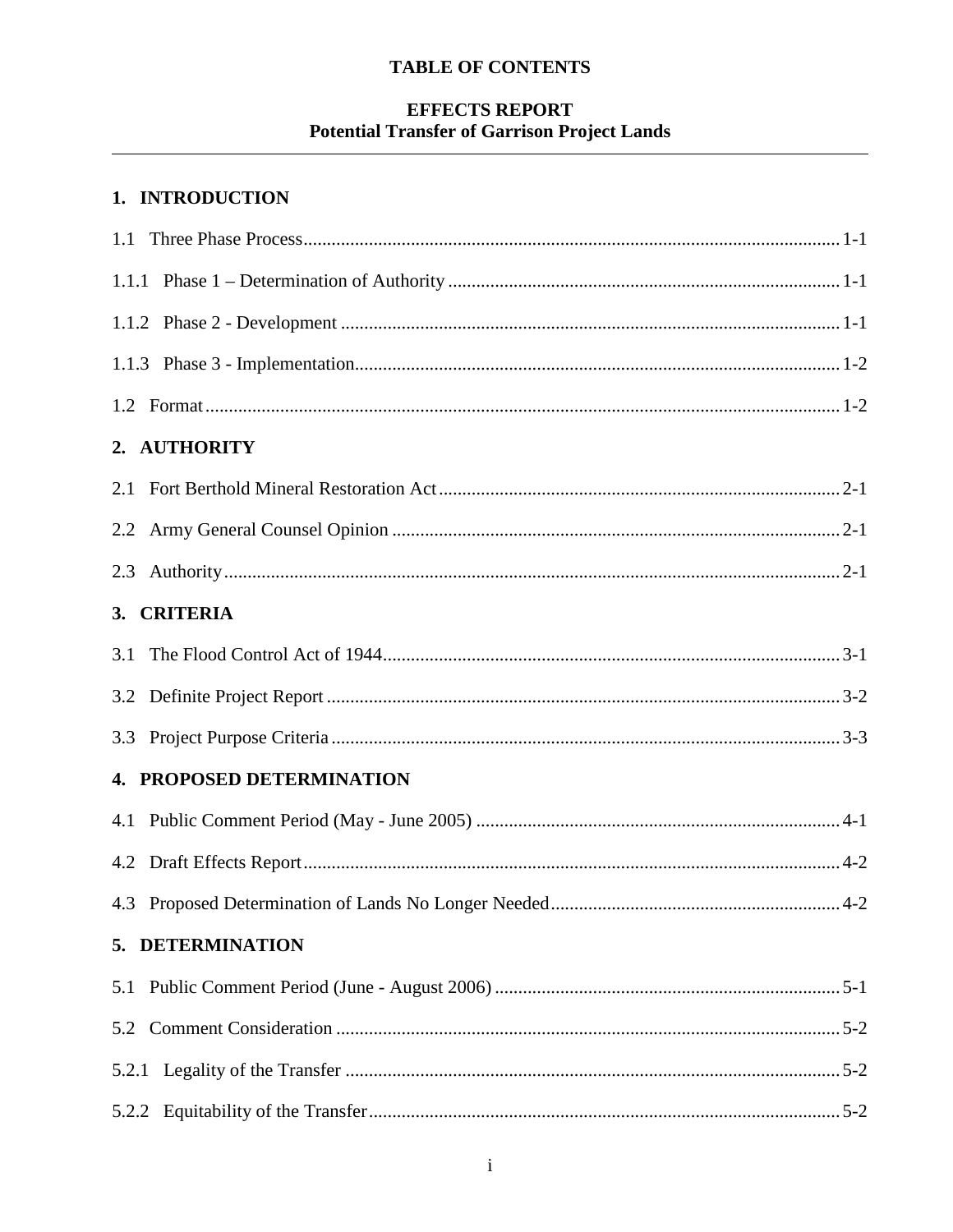## **EFFECTS REPORT Potential Transfer of Garrison Project Lands**

| 6. CONCLUSION |  |
|---------------|--|
|               |  |
|               |  |
|               |  |
|               |  |
|               |  |
|               |  |
|               |  |

### **APPENDICES**

| APPENDIX A.        | <b>ACRONYMS</b>                                                      |
|--------------------|----------------------------------------------------------------------|
| <b>APPENDIX B.</b> | <b>2005 PUBLIC MEETING TRANSCRIPTS</b>                               |
| <b>APPENDIX C.</b> | 2005 PUBLIC MEETING COMMENTS (Received During the Comment<br>Period) |
| APPENDIX D.        | 2005 PUBLIC MEETING COMMENTS (Received After the Comment<br>Period)  |
| APPENDIX E.        | 2005 PUBLIC COMMENT SUMMARY SPREADSHEET                              |
| <b>APPENDIX F.</b> | 2005 PUBLIC COMMENT AND RESPONSES (Tables)                           |
| <b>APPENDIX G.</b> | 2006 PUBLIC MEETING TRANSCRIPTS                                      |
| <b>APPENDIX H.</b> | 2006 PUBLIC MEETING COMMENTS                                         |
| <b>APPENDIX I.</b> | 2006 PUBLIC COMMENT SUMMARY SPREADSHEET                              |
| <b>APPENDIX J.</b> | 2006 PUBLIC COMMENT AND RESPONSES (Tables)                           |
| <b>APPENDIX K.</b> | 2005/2006 PUBLIC COMMENT COMPARISON                                  |
| <b>APPENDIX L</b>  | ARMY GENERAL COUNCIL OPINION                                         |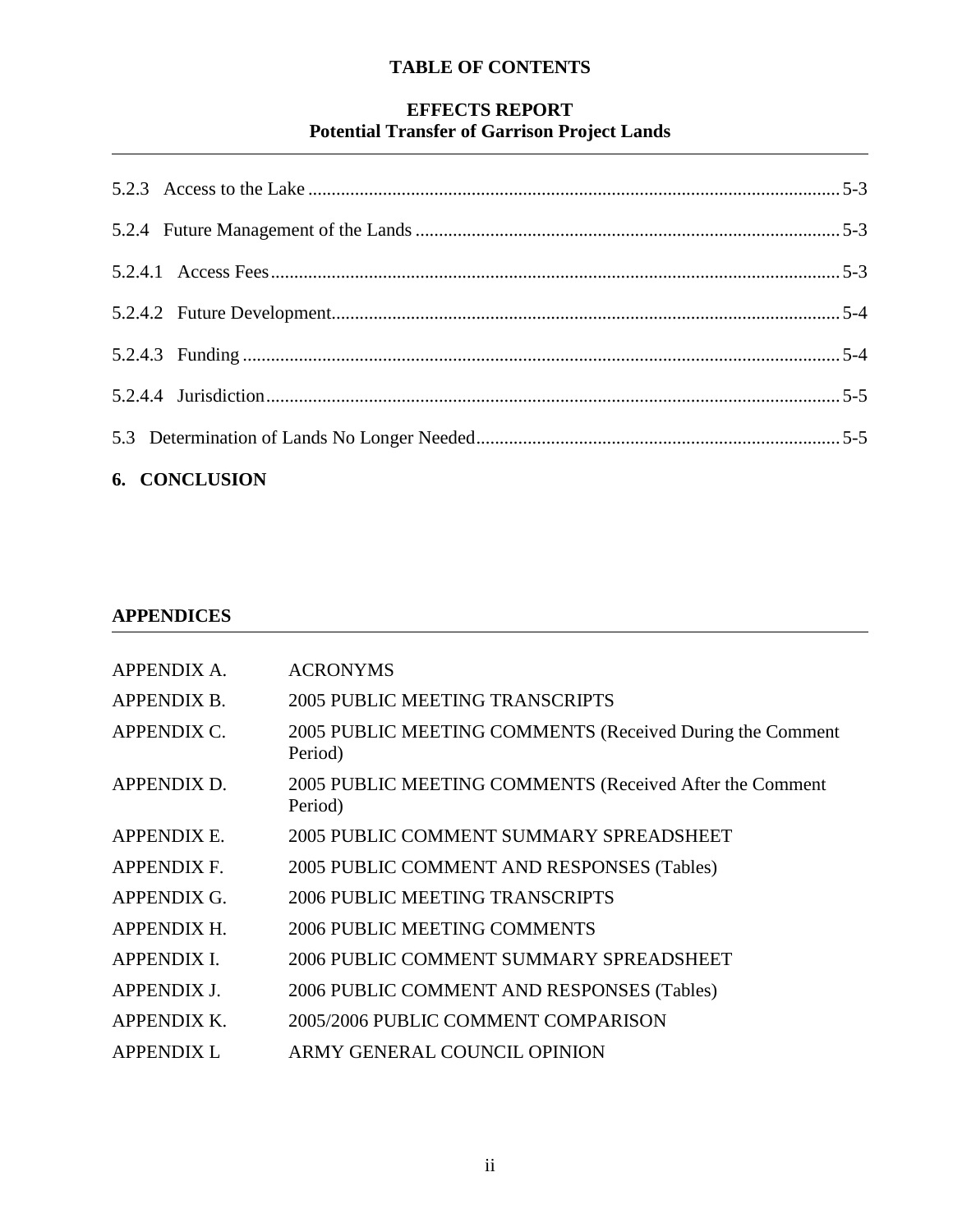## **EFFECTS REPORT Potential Transfer of Garrison Project Lands**

**TABLES**

| Table No.  | Title                                                | Page No. |
|------------|------------------------------------------------------|----------|
| F.1        | 2005 Access Comments and Responses                   | $F-1$    |
| F.2        | 2005 Compensation Comments and Responses             | $F-7$    |
| F.3        | 2005 Corps Management Comments and Responses         | $F-9$    |
| F.4        | 2005 Historical Trauma Comments and Responses        | $F-10$   |
| F.5        | 2005 Investment Comments and Responses               | $F-12$   |
| F.6        | 2005 Jurisdictional Confusion Comments and Responses | $F-13$   |
| F.7        | 2005 Lease Comments and Responses                    | $F-17$   |
| F.8        | 2005 Legal Comments and Responses                    | $F-18$   |
| F.9        | 2005 Master Plan Comments and Responses              | $F-21$   |
| F.10       | 2005 Ownership Comments and Responses                | $F-23$   |
| F.11       | 2005 Project Purpose Comments and Responses          | $F-29$   |
| F.12       | 2005 Revenue Comments and Responses                  | $F-31$   |
| F.13       | 2005 Transfer Process Comments and Responses         | $F-33$   |
| F.14       | 2005 Tribal Management Comments and Responses        | $F-37$   |
| F.15       | 2005 Other Comments and Responses                    | $F-40$   |
| J.1        | 2006 Access Comments and Responses                   | $J-1$    |
| J.2        | 2006 Compensation Comments and Responses             | $J-6$    |
| J.3        | 2006 Corps Management Comments and Responses         | $J-8$    |
| J.4        | 2006 Historical Trauma Comments and Responses        | $J-9$    |
| J.5        | 2006 Investment Comments and Responses               | $J-11$   |
| J.6        | 2006 Jurisdictional Confusion Comments and Responses | $J-12$   |
| J.7        | 2006 Lease Comments and Responses                    | $J-14$   |
| <b>J.8</b> | 2006 Legal Comments and Responses                    | $J-15$   |
| J.9        | 2006 Master Plan Comments and Responses              | $J-18$   |
| J.10       | 2006 Ownership Comments and Responses                | $J-20$   |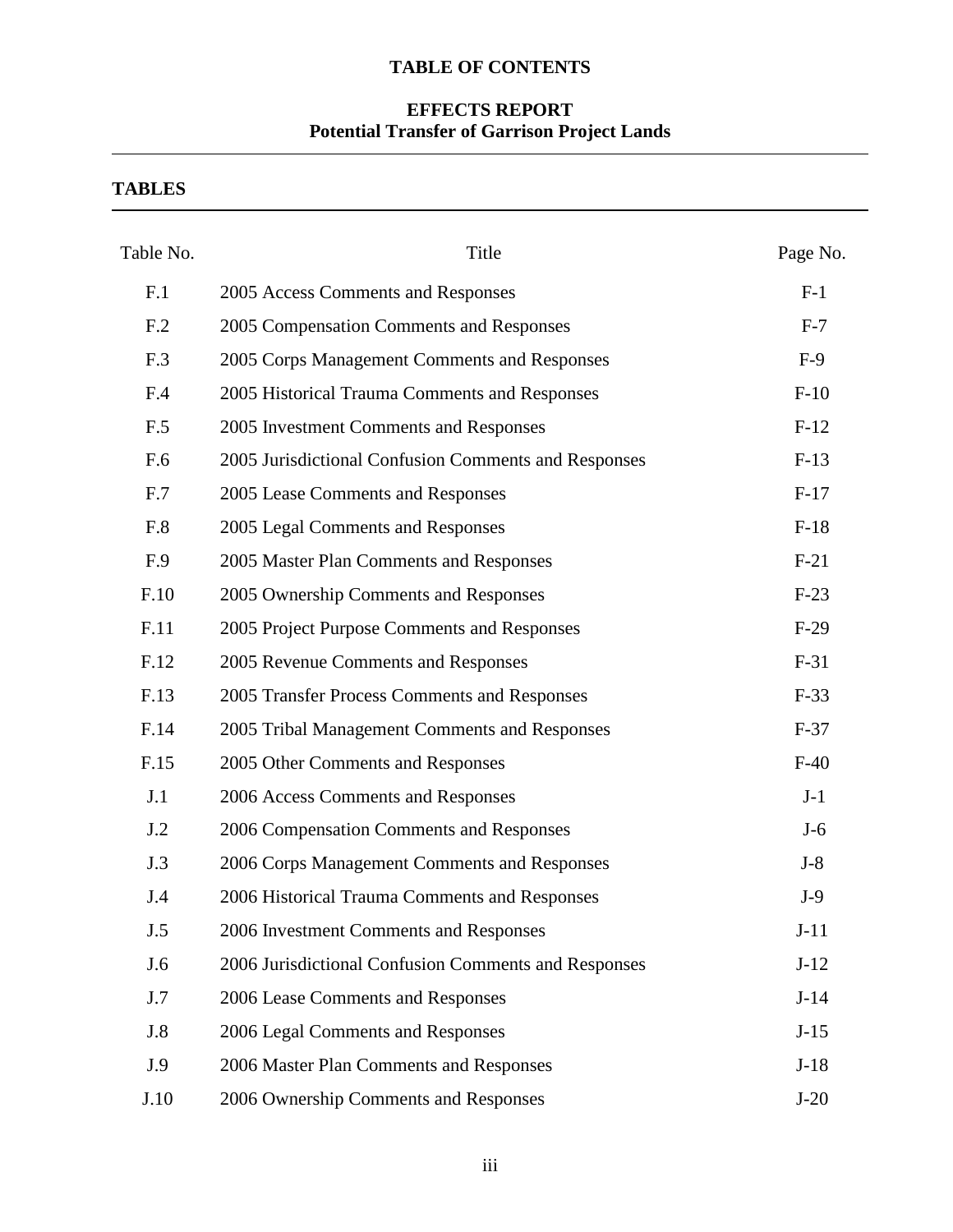## **EFFECTS REPORT Potential Transfer of Garrison Project Lands**

### **TABLES (cont'd)**

| Table No.   | Title                                         | Page No. |
|-------------|-----------------------------------------------|----------|
| <b>J.11</b> | 2006 Project Purpose Comments and Responses   | $J-26$   |
| J.12        | 2006 Revenue Comments and Responses           | $J-29$   |
| J.13        | 2006 Transfer Process Comments and Responses  | $J-30$   |
| J.14        | 2006 Tribal Management Comments and Responses | $J-32$   |
| J.15        | 2006 Other Comments and Responses             | $J-35$   |

#### **FIGURES**

| Figure No. | Title                                                 | Page No. |
|------------|-------------------------------------------------------|----------|
| 2.1        | Master Plan (December 2007) designation of land uses. | $2 - 3$  |
| 5.1        | Determination of Lands No Longer Needed               | $5-6$    |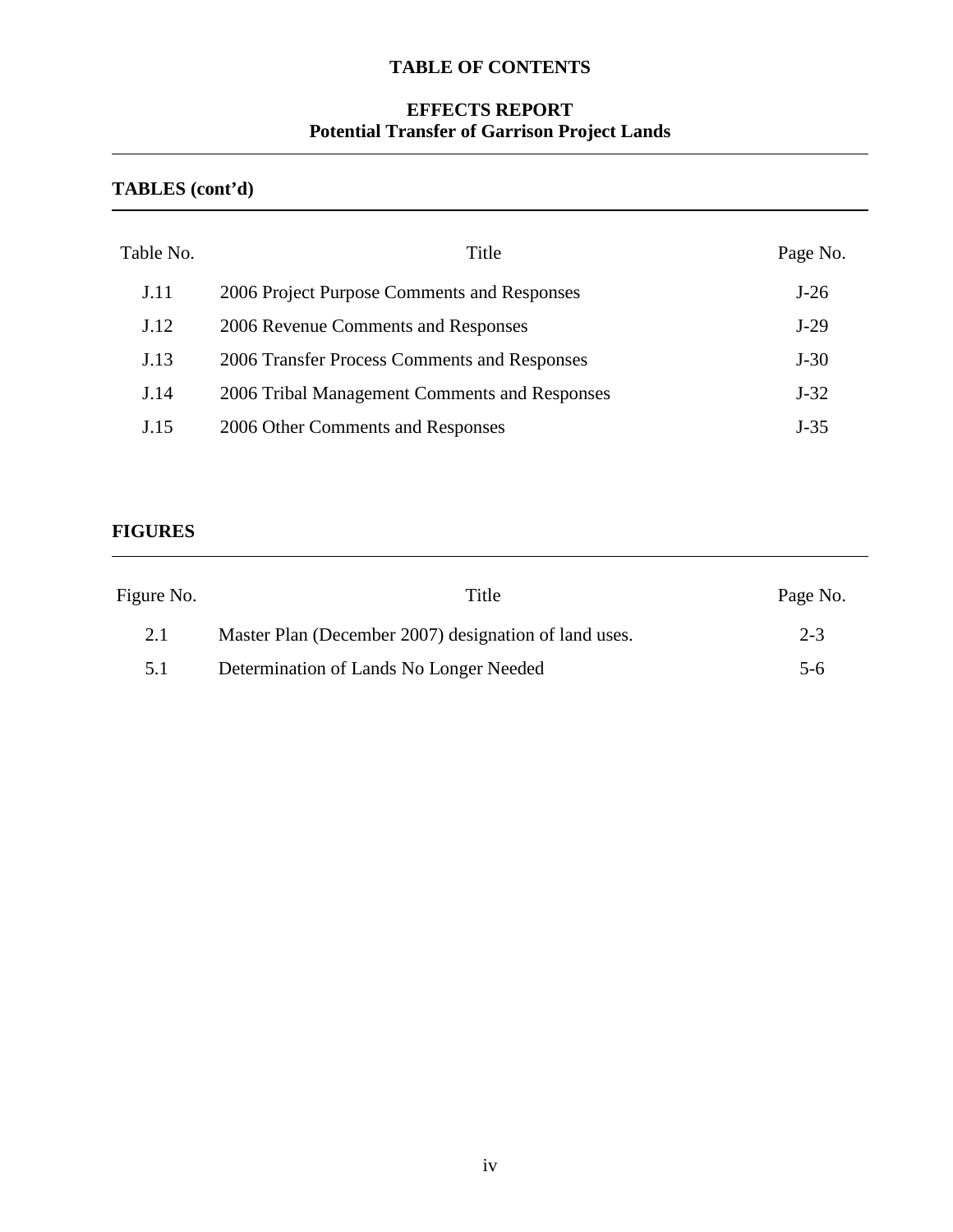In a letter dated May 25, 2004, then Chairman Tex Hall of the Three Affiliated Tribes (TAT) requested that the Department of the Army (DA) administratively transfer Garrison Project lands along Lake Sakakawea, within the Fort Berthold Reservation, that were above the maximum flood control pool elevation 1854 m.s.l. and not needed by the Corps for the Project. In his letter to Mr. John Paul Woodley, Assistant Secretary of the Army (Civil Works) (ASA(CW)), Chairman Hall said the Army had the authority to transfer<sup>[1](#page-6-0)</sup> the lands under the Fort Berthold Mineral Restoration Act (FBMRA). This act authorizes the Secretaries of the Army and Interior to enter into agreements under which lands within the exterior boundaries of the Reservation acquired by the United States for the construction, maintenance, or operation of the Garrison Project, but no longer needed for those purposes, could be declared held in trust for the benefit of the TAT.

By letter dated September 3, 2004, the ASA (CW) directed the Corps to examine land use designations in the Garrison Project Master Plan, with the ultimate objective of the examination to be a transfer of the maximum amount of land above the maximum flood control pool elevation. Any land identified would be transferred to the Department of Interior (DOI), Bureau of Indian Affairs (BIA), to be held in trust for the TAT.

#### **1.1. Three Phase Process.**

After receiving this request from the ASA(CW), the Corps approached this project using a three phase process that would maximize public, state, tribal and Federal involvement in this effort. The three phase approach would include input by interested public, state, tribal and Federal parties through individual and public meetings.

#### **1.1.1. Determination of Authority.**

Phase 1 is Determination of Authority. This phases assesses whether the Corps has the authority to enter into an agreement with DOI to declare lands no longer needed for construction, maintenance, and operation of the Garrison Project to be held in trust for the benefit of the Three Affiliated Tribes.

#### **1.1.2. Development.**

Phase 2 is Development. This phase establishes the criteria for assessing lands available for transfer. Two products will be completed during this phase of the project. First, the Corps produced an Effects Report, which states the Army's criteria for making a determination of lands no longer needed for the construction, maintenance or operation of the Garrison Project, the Army's ultimate determination and acts as a repository for all the information used to make the previously mentioned determination. The second product is a memorandum of agreement between the Secretaries of the

<span id="page-6-0"></span><sup>&</sup>lt;sup>1</sup> The FBMRA authorizes the Secretaries of the Army and Interior to enter into agreements declaring land within the Fort Berthold Reservation no longer needed for Garrison project construction, maintenance or operation to be held by the United States in trust for the benefit of the TAT. As such, the Corps must identify lands no longer needed for the project and the Secretaries of the Army and Interior must enter into an agreement or agreements declaring that those lands will be held in trust by the United States for the TAT. In addition, in order to ultimately implement this authority, the Army will have to transfer administrative jurisdiction and real property accountability of any affected land from the Army to the Department of Interior. Although the FBMRA involves numerous actions, including the ultimate transfer of administrative jurisdiction, the current efforts by the Corps are being referred to as a "transfer" of lands, particularly by the public. Accordingly, the term "transfer" as used in this document is a shorthand for all the actions and authorities contained in the FBMRA.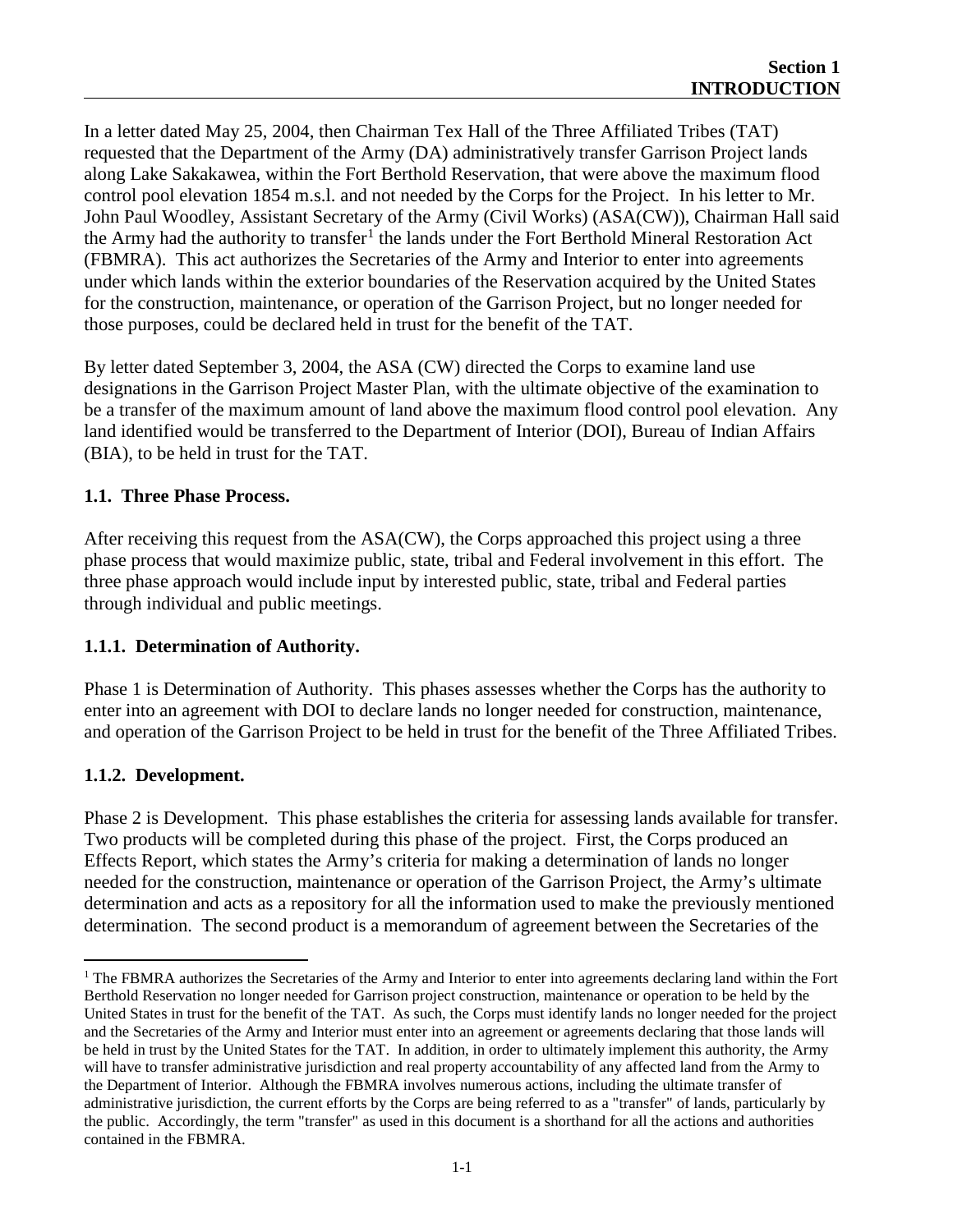Army and Interior. The FBMRA provides that the Secretary of the Army and the Secretary of the Interior may enter into agreements declaring that land no longer needed for project purposes is to be held in trust for the benefit of the TAT. Therefore a memorandum of agreement will be completed and signed between the two Secretaries.

#### **1.1.3. Implementation.**

Phase 3 is Implementation. During this phase three products will be produced. First, the Corps will complete an Environmental Baseline Survey which would be used to complete an Environmental Condition of Property Statement. The second product is the Letter of Transfer, the mechanism where the administrative accountability and responsibility for those lands offered to DOI would be transferred by DA to DOI. The Letter of Transfer includes all appropriate documentation, which generally includes descriptions of the lands to be transferred, maps depicting the transfer area, a Title Report, acquisition information (estate, method of acquisition, title abstracts, etc.) and copies of the third party interests. The final product is a determination by the DOI. Upon an offering of lands no longer needed for the Project, the DOI would determine if lands offered by the DA should be declared to be held in trust by the United States for the benefit of the TAT. In making this determination the DOI would require and/or consider a written land-into-trust application by the TAT and a supporting duly-authorized Tribal resolution, the TAT's proposed use of the land, the ability of the DOI to discharge the additional responsibilities resulting from the acquisition of the land in trust status, the DA Effects Report and any additional information the DOI considers necessary to enable it to reach a decision.

#### **1.2. Format.**

This report has five sections in addition to this INTRODUCTION section. The AUTHORITY section concentrates on relevant events concerning acquisition, construction, and subsequent operation of Garrison Project lands and ultimately how the FBMRA fits among these events. The CRITERIA section describes the process by which criteria were developed to identify lands that are no longer needed for operation of the Garrison Project. The next section discusses the PROPOSED DETERMINATION, where the Corps gathered initial feedback from the public, utilized the criteria and made a proposed determination. Following that section is the DETERMINATION section. In this section the process used to make the ultimate determination will be shared. Finally a CONCLUSION section summarizes the previous information and provides the recommended agreement that will guide the third phase of the project, which is implementation.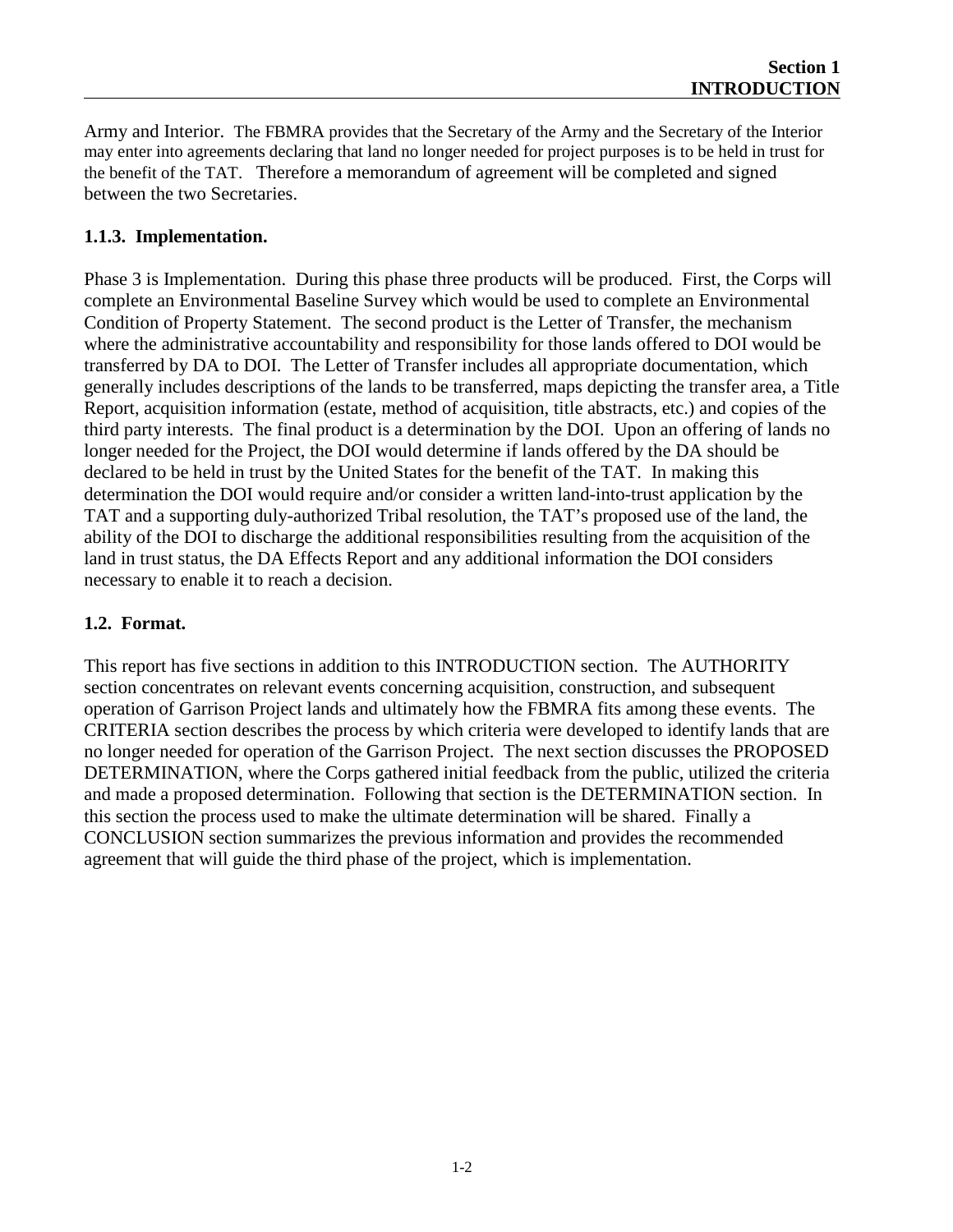The Corps reviewed relevant information concerning the request of the TAT. The main issue that needed to be addressed is whether FBMRA provided the authority to enter into agreements to transfer the lands included in the TAT request.

#### **2.1 Fort Berthold Mineral Restoration Act.**

In 1947, in advance of the construction of the Garrison Dam, Congress authorized the Corps of Engineers to negotiate a contract with the TAT to provide cash for land. The contract was negotiated for land and reserved numerous non-monetary rights to the Tribes, including mineral rights. In 1949 Congress did not accept or ratify the contract, but instead increased the purchase amount with no reserved non-monetary rights. The Act was passed taking 154,000 acres from TAT, but omitted from the law all non-monetary benefits.

From 1954 to 1962, the Corps acquired reservation lands from five other Missouri River Tribes for other main stem projects and allowed these Tribes to reserve mineral rights. Legislation was introduced in the 81st and 82nd Congresses to restore mineral rights to the TAT, but Congress was not successful in passing that legislation. In 1984, Congress succeeded in restoring the mineral rights of the TAT with the passage of the FBMRA (P.L. 98-602). Section 206 (b) provides,

"The Secretary of the Army and the Secretary of the Interior may enter into agreements under which any land within the exterior boundaries of the reservation acquired by the United States for the construction, maintenance, or operation of the Garrison Dam and Reservoir Project that is no longer needed for such purposes, is declared to be held by the United States in trust for the benefit of the Three Affiliated Tribes of the Fort Berthold Reservation."

#### **2.2 Army General Counsel Opinion.**

The Army General Counsel reviewed the Fort Berthold Mineral Restoration Act (P.L. 98-602, Title II, Section 206(b)) and offer an opinion on whether this law could be used for this request by the Three Affiliated Tribes. Counsel determined that the law is clear on its face in terms of providing legal authority for the Army and the Department of the lnterior to enter into agreements under which lands no longer needed for the construction, operation, and maintenance of the Garrison Dam and will be declared to be held in trust for the Three Affiliated Tribes and administratively transferred to the Department of the Interior. The Army General Counsel's memorandum is provided in Appendix L.

### **2.3 Authority**

The FBMRA authorizes and provided legal authority to the Secretaries of the Army and Interior to enter into agreements under which certain lands acquired by the United States for the construction, maintenance, or operation of the Garrison Project, but no longer needed for those purposes, could be declared held in trust for the TAT and administratively transferred to DOI. With respect to the conditions of such a transfer, the Corps identified the following statutory requirements that need to occur in order to comply with the provisions of FBMRA. They are: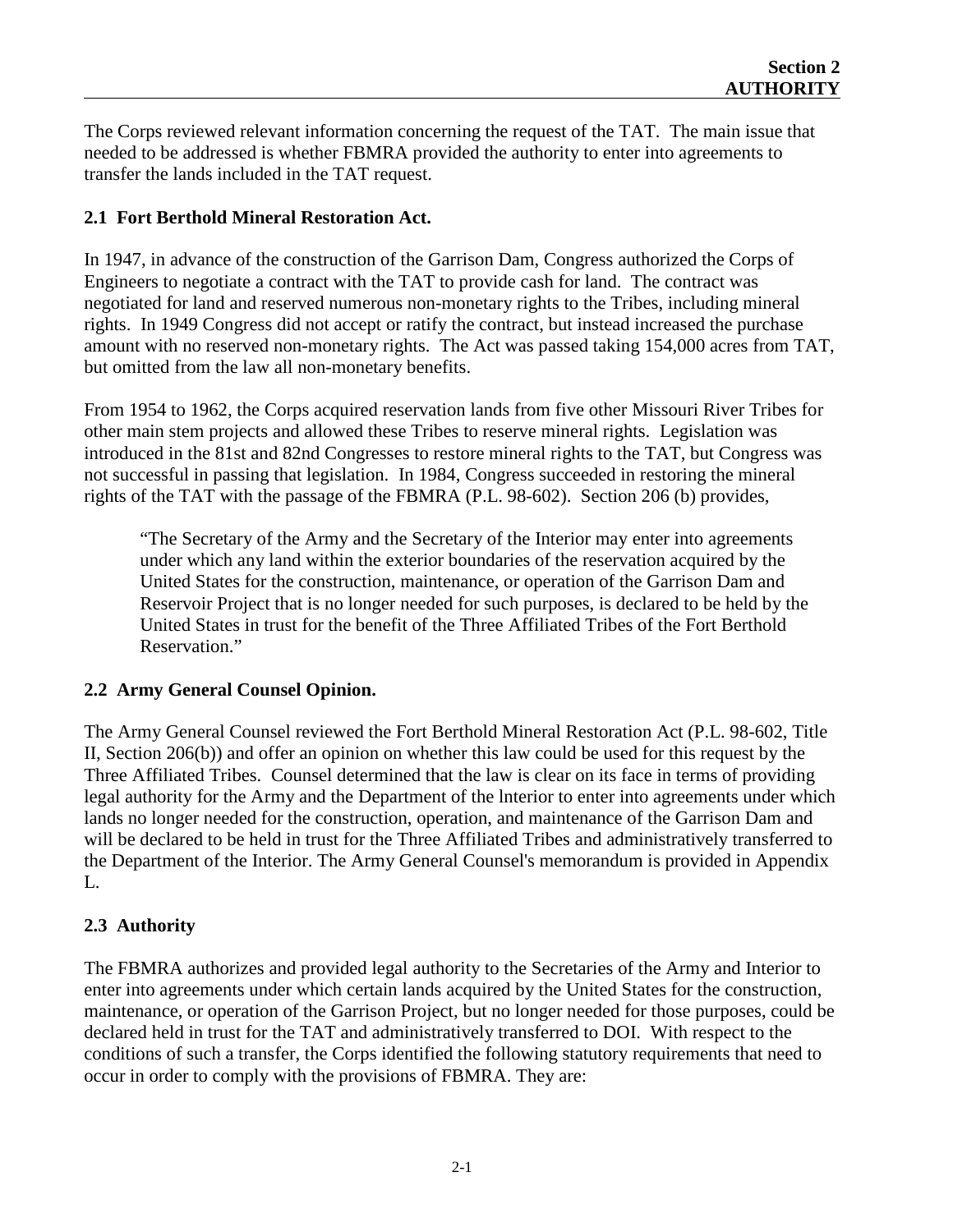- a) An agreement to hold lands in trust for the benefit of the TAT is only between the Secretaries of the Army and Interior,
- b) The agreement will be limited to lands the Army determines are no longer needed for construction, operation, and maintenance of the Garrison Project,
- c) The agreement is further limited to apply only to lands within the Fort Berthold Reservation, and
- d) The DOI would have to determine that it was appropriate under its regulations to accept the lands as trust lands.

A requirement of the FBMRA is that the DA must determine if it has lands that are no longer needed for construction, maintenance, or operation of the Garrison Project. It is estimated that approximately 36,000 acres, currently acquired and managed by the Corps lie within the exterior boundaries of the Fort Berthold Reservation. Of the 36,000 acres approximately 66 percent (24,000 acres) are designated as vegetative management areas, 29 percent (10,200 acres) are wildlife management areas, and 5 percent (1,800 acres) are recreation areas in the recently updated Garrison Master Plan, dated December 2007 (Figure 2.1).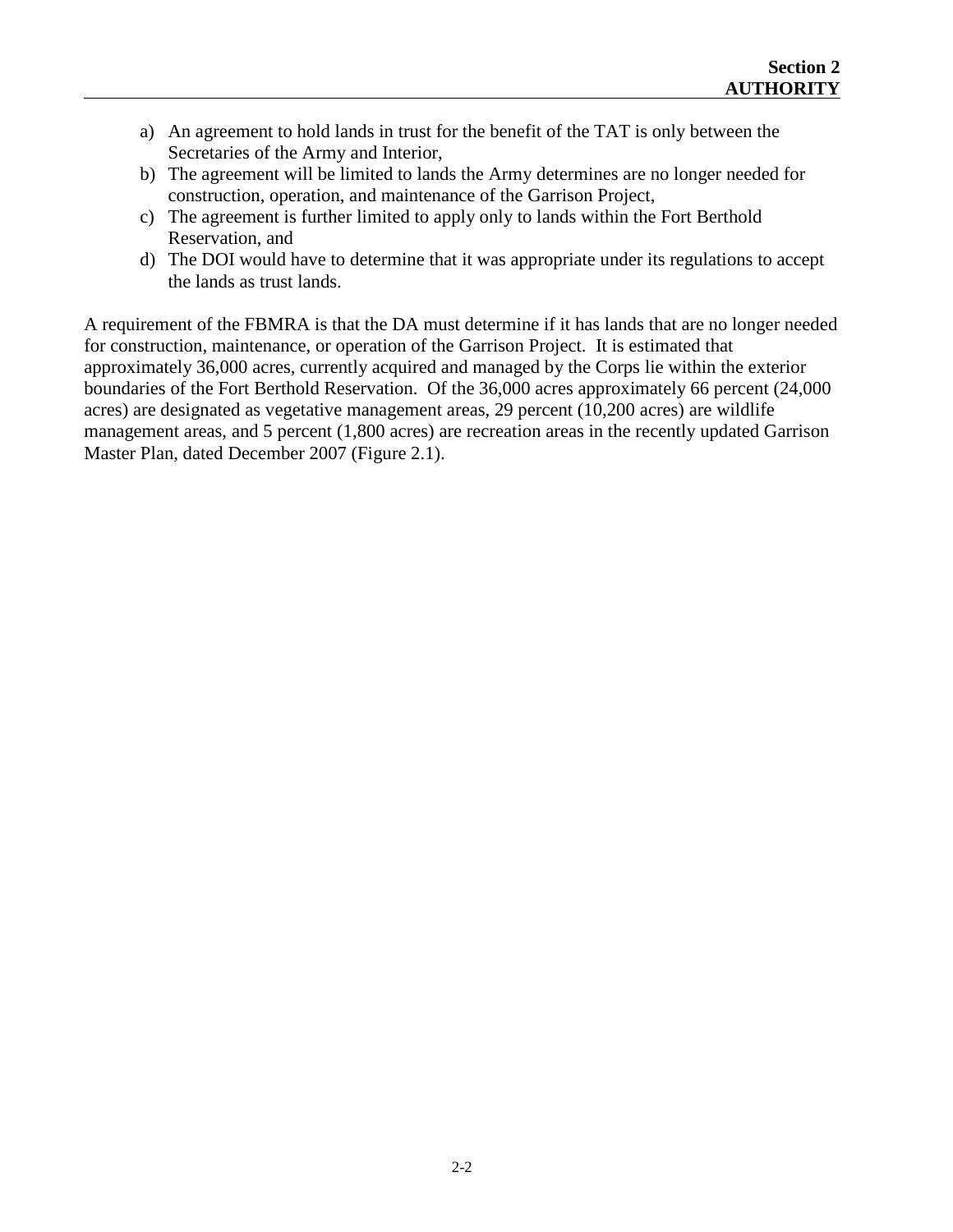

Figure 2.1. Master Plan (December 2007) designation of land uses.

Section 2<br>AUTHORITY **AUTHORITY Section 2**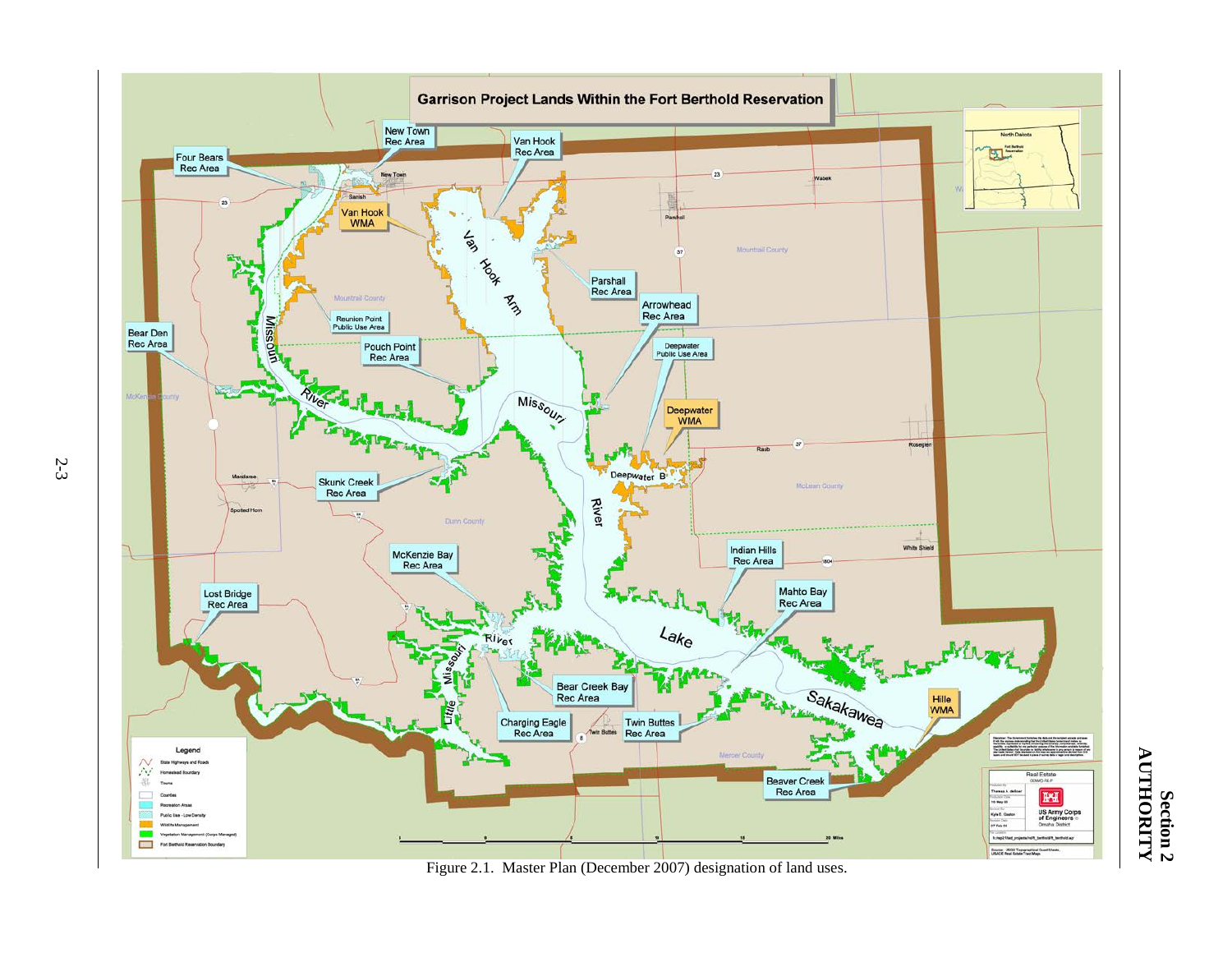Since the FBMRA provides for the administrative transfer of lands no longer needed for the construction, operation and maintenance of the Garrison Project it was important that the Corps develop criteria that would be used for making a determination of lands no longer needed. Therefore the Corps completed research and then developed criteria for use in this determination.

#### **3.1 The Flood Control Act of 1944.**

The Flood Control Act of 1944 authorized the development of water control projects within the Missouri River Basin. The subsequent Definite Project Report specifically details the proposed purposes of the Garrison Dam Project. The following is a short background on relevant events concerning authorization and construction of the Garrison Project and ultimately how the FBMRA relates to it.

The Garrison Project was authorized by the Flood Control Act (FCA) of 1944, Section 9 that states the following:

"(a) The general comprehensive plans set forth in House Document 475 and Senate Document 191, Seventy-eighth Congress, second session, as revised and coordinated by Senate Document 247, Seventy-eighth Congress, second session, are hereby approved and the initial stages recommended are hereby authorized and shall be prosecuted by the War Department and the Department of the Interior as speedily as may be consistent with budgetary requirements.

(b) The general comprehensive plan for flood control and other purposes in the Missouri River Basin approved by the Act of June 28, 1938, as modified by subsequent Acts, is hereby expanded to include the works referred to in paragraph (a) to be undertaken by the War Department; and said expanded plan shall be prosecuted under the direction of the Secretary of War and supervision of the Chief of Engineers."

House Document (HD) 475 includes the Army/Corps plan for flood control on the Missouri River. Senate Document (SD) 191 includes the Interior/Bureau of Reclamation plan for the river. SD 247 involved representatives of both agencies meeting and reconciling the plans into one recommended plan. The Garrison Project was in the Corps plan, but not in the Interior plan. Upon reconciliation, SD 247 included Garrison (as per HD 475), the high version of Oahe [I am not sure what high version is – maybe high water version?], Fort Randall, Big Bend (not included in HD 475, but included in SD 191), and Gavins Point.

HD 475 contemplated the construction of five additional multiple-purpose reservoirs on the main stem of the Missouri River. In HD 475, the Missouri River Division Engineers Report, dated August 10, 1943, signed by Colonel Lewis A. Pick, paragraph 45 states in pertinent part: "In addition to providing flood control benefits on the Missouri and Mississippi Rivers, the comprehensive plan would also provide for the most efficient utilization of the waters of the Missouri River Basin for all purposes, including irrigation, navigation, power, domestic and sanitary purposes, wildlife, and recreation."

SD 247 included the following language regarding the Garrison Project: "The Garrison Dam, Reservoir, and power plant, was included in the coordinated plan as it provides a large volume of useful storage capacity for flood control, navigation, irrigation, and permits the utilization of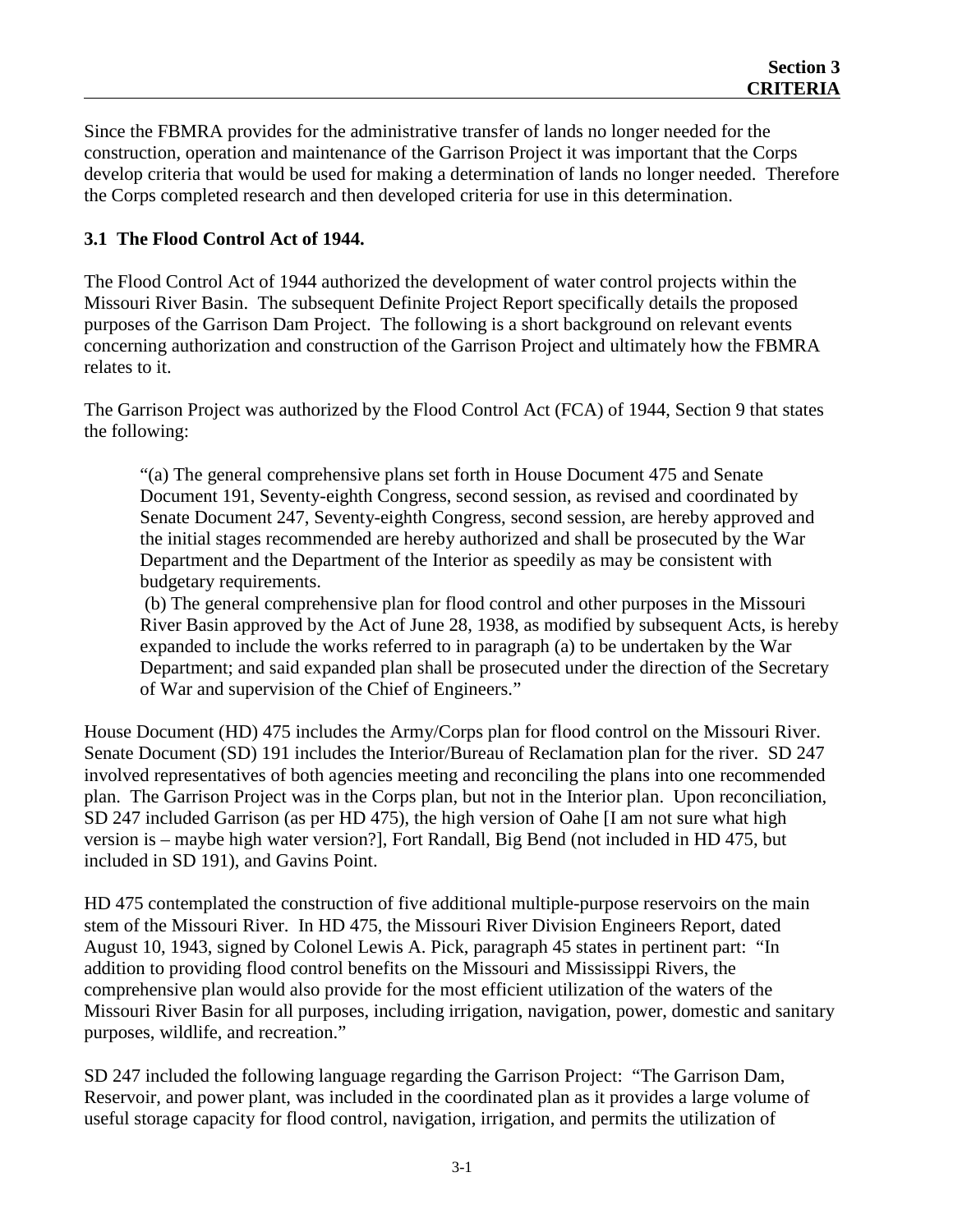approximately 160 feet of head for the development of hydroelectric power in an area capable of absorbing the potential output and which, otherwise, has no prospective source of abundant low-cost power. A large reservoir at the Garrison site, situated immediately below the Yellowstone River with its large silt contribution, will prolong materially the life of downstream reservoirs."

The FCAs of 1936, 1938, and 1941 all provided authority for flood control projects on the Missouri River or its tributaries. The FCA of 1944 modified the approved general comprehensive plan (FCA 1938) to include the 5 main stem dams and reservoirs on the Missouri River from Garrison to Sioux City. In addition, Ft. Peck was designated to operate as a part of the main stem system and the Garrison Diversion was authorized.

#### **3.2 Definite Project Report**

In January of 1946, the Omaha District, Corps of Engineers submitted a Definite Project Report for the Garrison Reservoir Project. In the syllabus, it states: "The Garrison Reservoir Project is proposed as one of a system of multiple-purpose reservoirs on the Missouri River for flood control, irrigation, navigation, power, and other beneficial purposes."

Later on in the Definite Project Report, paragraph 24 reads as follows:

- "24. Purpose of the Project. The objectives to be achieved by the plan of improvements are as follows:
	- (a)To provide flood control along the Missouri River.
	- (b)To provide for irrigation.
	- (c)To improve navigation on the Missouri River and the Mississippi River.
	- (d)To produce hydroelectric power.
	- (e)To provide for diversion to the Devil's Lake and the James River Basin regions.
	- (f) To maintain assured minimum low water flow on the lower Missouri River in the interest of sanitation.
	- (g)To provide facilities for recreation and for wildlife preservation."

Based upon a review of authorization for the Garrison Project, flood control, irrigation, navigation, and power dominate the discussion of project purposes. It is clear that there were other beneficial purposes that were included in the planning for and authorization of the main stem projects. Recreation and wildlife were frequently mentioned as purposes in the House and Senate Documents that were approved in Section 9 of the Flood Control Act of 1944. In a letter to the Chairman, Committee on Flood Control, House of Representatives dated December 31, 1943, the Chief of Engineers discussed the benefits of the projects that were being proposed in the plan. The Division Engineer's report contemplated that the uses of the authorized and existing multiple-purpose reservoirs would be progressively broadened and reapportioned as additional water was stored in the dams being proposed in the expanded plan. He went on to state as follows: "When completed, the basin plan will be operated for maximum multiple-purpose use. Thus preference can be given to the functions which contribute most significantly to the welfare and livelihood of the people of various parts of the basin, and at the same time adequate steps can be taken to meet new economic situations that may arise in the future."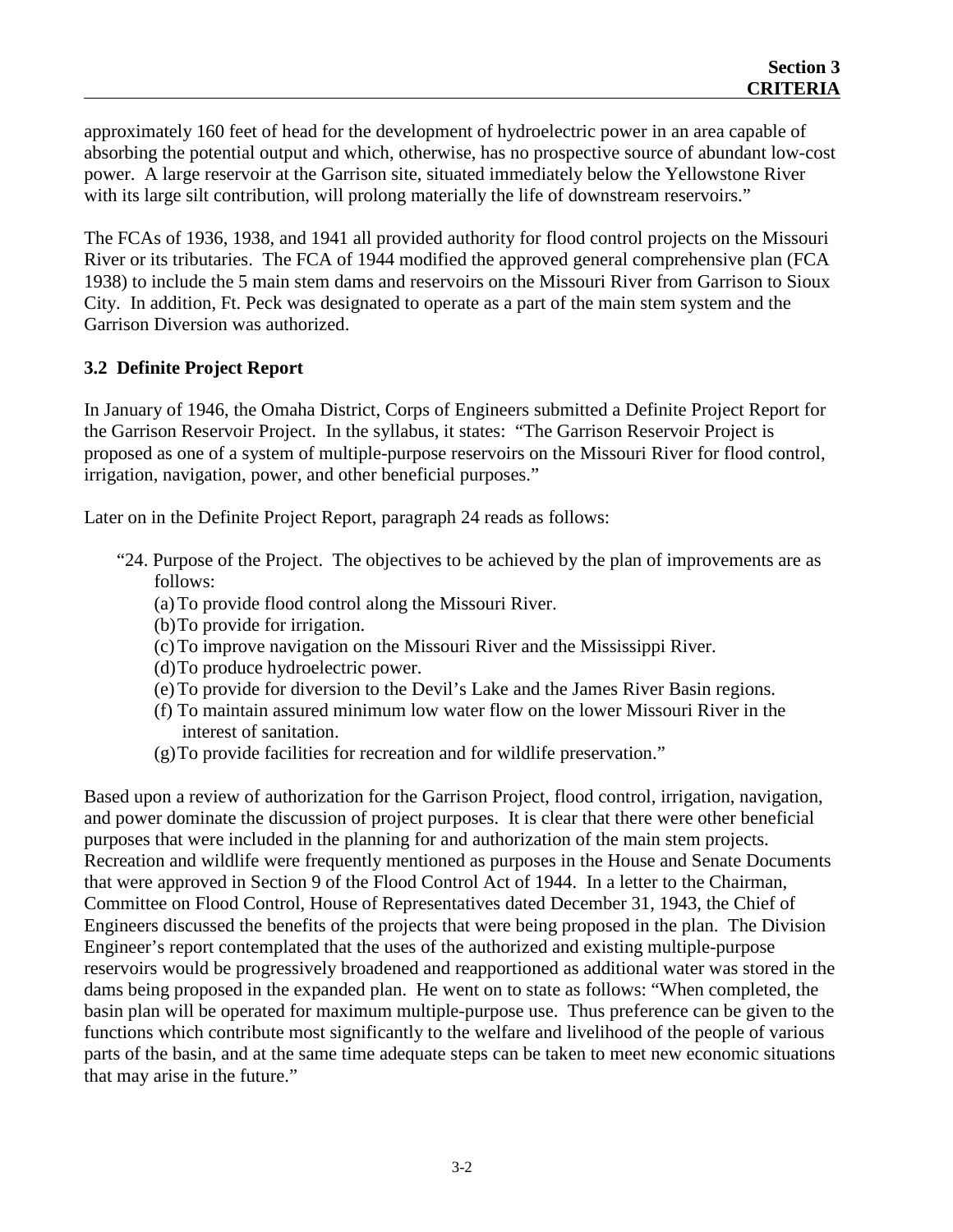#### **3.3 Project Purpose Criteria**

Based upon a review of the statutory authority for the Garrison Project and the Congressional reports on which the statute was based, the project purposes of flood control, irrigation, navigation, and power can be maintained by operating the project within a portion of the project's historical boundaries. Our review indicates that the lands necessary to continue in this manner are at elevation 1854 m.s.l. and lower. Sufficient lands above elevation 1854 m.s.l. should be retained in their current status so the Corps can assure that the project purposes of recreation and wildlife would continue to be implemented.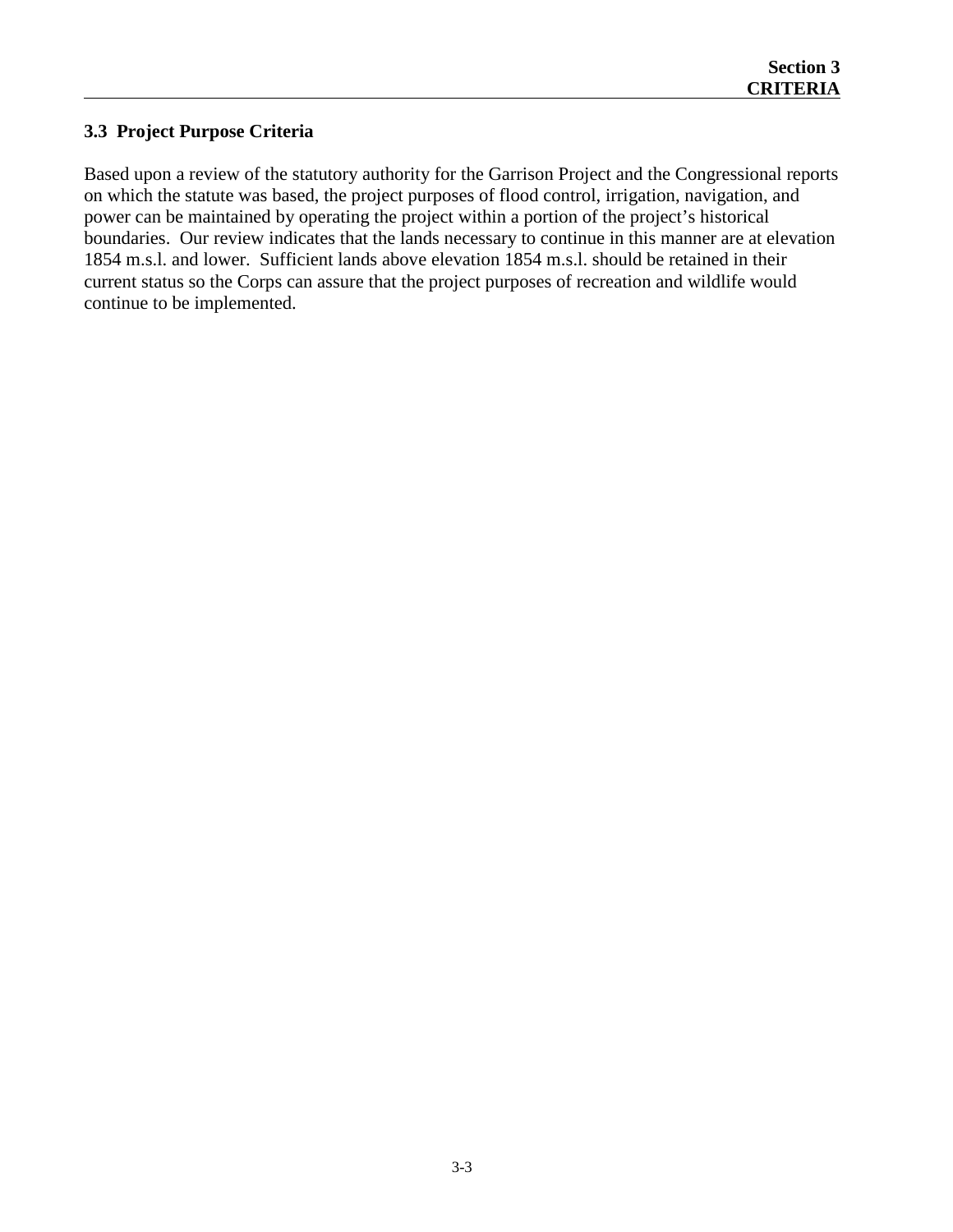In order to make an informed determination the Corps committed to gathering public input, prior to making a determination if there were lands no longer needed for the construction, maintenance and operation of the Garrison project. The Corps held public meetings to share information and gather public feedback and then completed the Draft Effects Report.

#### **4.1 Public Comment Period (May-June 2005)**

Omaha District Commander, Colonel Jeffery Bedey stated that the Corps would conduct a transparent process, and would gather public input prior to any decisions being made. Therefore the Corps decided to inform the public of the request that had been made, the current status of the request, the process that was being followed, and how the public would be involved. An initial set of public meetings were held May 24-26, 2005 to accomplish the public information sharing goals.

Three public meetings were advertised and held May 24-26, 2005, in Bismarck, Dickinson, and Williston, North Dakota. The meetings consisted of an open house format from 4 to 6 pm, and a public comment format from 6 to 8 pm. During the open house, the public could meet one-on-one with Corps officials to ask questions. During the public comment session, a brief presentation was made by the Corps project manager, then Tribal leaders, government officials, and the public could speak formally in front of the group and have their comments recorded by a court reporter (see Appendix B – 2005 Public Meeting Transcripts). People could also voice their opinions by filling out comment forms, writing letters, and emailing the Corps (see Appendix  $C - 2005$  Public Meeting Comments) by the end of the public comment period, which ended on June 3, 2005.

The 2005 public meetings were well attended, with an estimated two hundred people at Bismarck, one hundred at Dickinson, and eighty at Williston. During the formal comment session, twentyseven people testified at Bismarck, seventeen people testified at Dickinson, and nineteen people testified at Williston. At all three meetings, twenty-seven people turned in comment forms and one hundred sixty-three people signed up to be on the mailing list. During the entire comment period, sixty-one people sent emails, twenty-four people mailed letters or turned them in at the meetings, seventeen people faxed comment forms, letters or petitions, and six people mailed comment forms. One person called the Garrison office to give their comments. After the end of the comment period, seven comment forms, five letters, one fax, and one email were received. These late comments are included in Appendix D of the report, but will not be addressed in the text.

To organize the comments received during the 2005 public comment period, a spreadsheet was created using Microsoft Excel (Appendix E). The spreadsheet had columns for the commenter's name, if available, organization (e.g., North Dakota Wildlife Federation, TAT, Public, etc.), organization type (e.g., Federal, State, County, University, Private, Nonprofit, or Public), hometown and state of the commenter, comment format (e.g., comment form, transcript from public meeting, email, etc.), date comment was received by the Corps, comment category (e.g., Leases, Access, etc.), clarifiers for comment category, and a summary of the comment. Every letter, fax, or comment form was scanned and saved in a computer file.

After review of the comments it was clear that there were fifteen categories of public concern. Each comment was assigned to one of the fifteen categories in order to simplify response and incorporation into the Draft Effects Report: Access, Compensation, Corps Management, Historical Trauma of Dam, Investment, Jurisdictional Confusion, Leases, Legal, Master Plan, Ownership,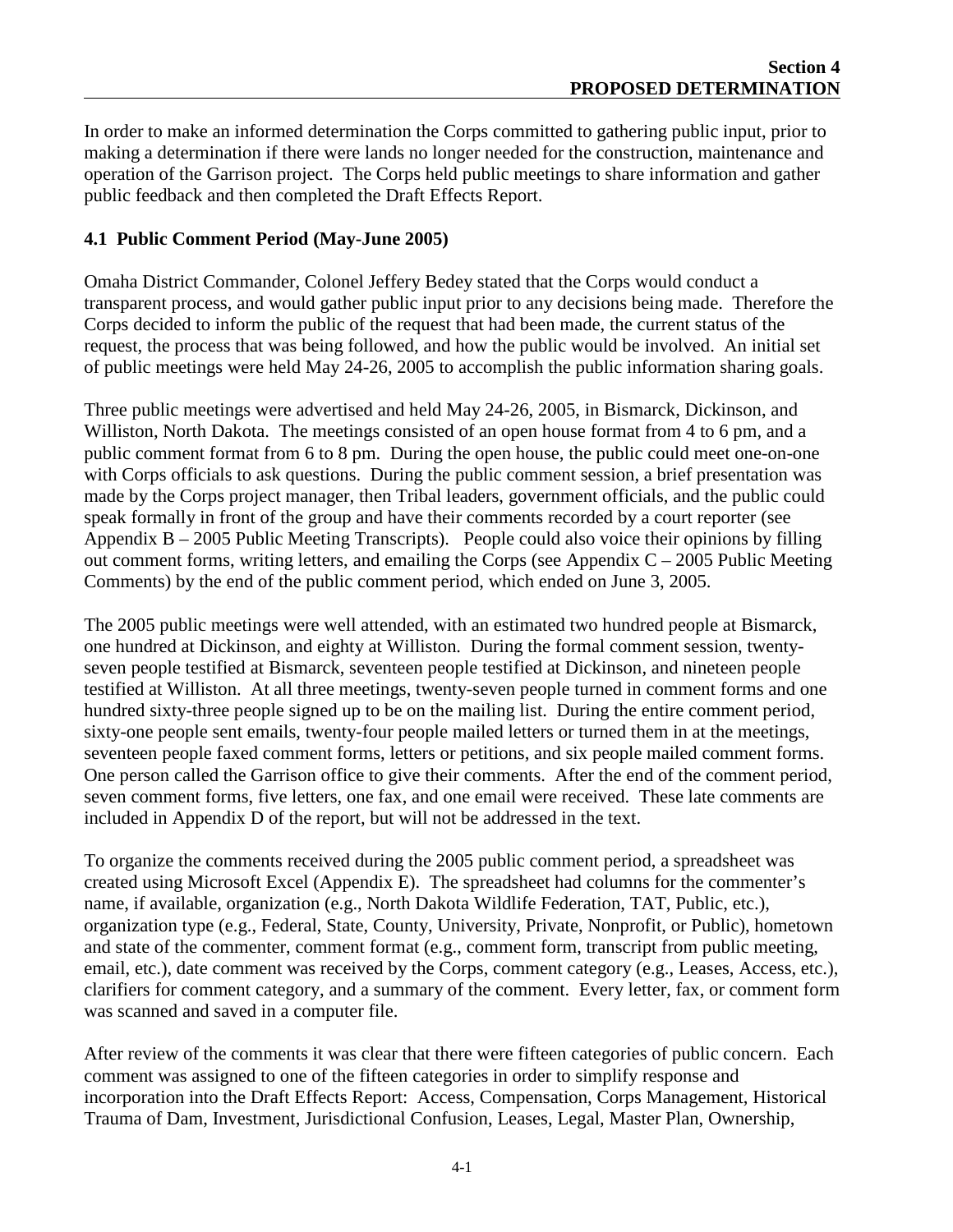Project Purpose, Revenue, Transfer Process, Tribal Management, or Other. Most of the main categories had a clarifying category in the next column. For example, a comment could fit under the Access category and have a clarifier of Cabin owners, Fees, or Public Access.

A general summary of the 2005 comments, in each major category, is included in Appendix E. A table for the 2005 comment period was prepared with questions on each category topic and associated responses. The tables are included in Appendix F.

#### **4.2 Draft Effects Report**

Early in the determination process the Corps decided that it would be important to have a document that would convey all the information gathered during the process as well as the justification for any final determination that would be made. The Draft Effects Report is the culmination of the information gathering and decision making process.

After the public meetings, the Corps began development of a Draft Effects Report. The document explained the authority of the Corps under the FBMRA, described the process used to identify lands no longer needed for construction, maintenance, or operation of the Garrison Project, proposed a determination, and addressed and responded to public concerns and comments received during the 2005 public comment process. The report was released to the public in early June 2006 and was available for review until August 22, 2006. Public review meetings were held on June 26-30, 2006 to provide a forum to receive oral comments, transcribe those comments, and include them, if appropriate, in the final Effects Report.

#### **4.3 Proposed Determination of Lands No Longer Needed**

After the project purpose criteria were identified, four alternatives were formulated for consideration and review. In addition to the TAT request (all lands above 1854 m.s.l.), three other alternatives were considered for identifying lands no longer needed for operation, maintenance, or construction: 1) no project lands available, on the basis that all lands are still needed to operate the project; 2) all lands above elevation 1854 m.s.l. available, except lands being used for recreation; and 3) all lands above elevation 1854 m.s.l. available, except lands being used for recreation and wildlife management.

Based on the conclusion of flood control, irrigation, navigation, hydropower, recreation and wildlife management as project purposes and a review of the alternatives articulated above, the Corps proposed in the Draft Effects Report that the following lands could be considered as no longer needed for the construction, maintenance, or operation of the Garrison Project and could be offered to the DOI:

• Lands above the maximum (exclusive) flood control pool, which at Garrison Dam/Lake Sakakawea is elevation 1854 m.s.l., excluding lands currently being used for the purpose of low and high-density recreation and wildlife management.<sup>[2](#page-15-0)</sup>

It is estimated that above 1854 m.s.l. there are approximately 36,000 acres, within the exterior boundaries of the Fort Berthold Reservation, managed by the Corps. Of the 36,000 acres

<span id="page-15-0"></span> $^2$  All lands considered would be conditioned with the Corps retaining the right to erode, slough, and/or flood. Existing public access routes to the lake would not be closed or diminished as a result of this transfer.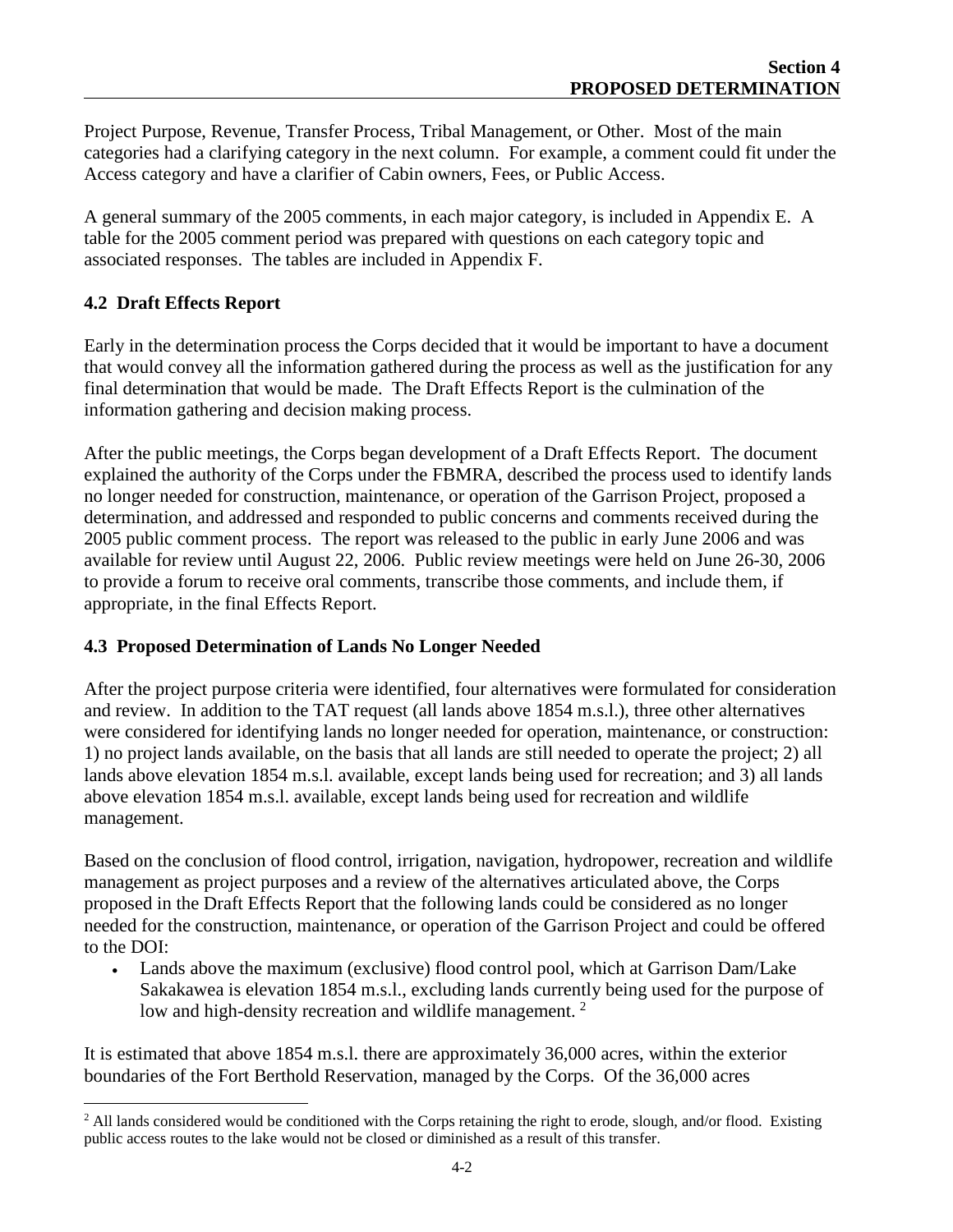approximately 66 percent (24,000 acres) are currently used as vegetative management areas, 29 percent (10,200 acres) are wildlife management areas, and 5 percent (1,800 acres) are recreation areas (Figure 2.1). The lands within the Fort Berthold Reservation boundaries at or below the maximum flood control pool and those lands above 1854 m.s.l. that are currently being used for recreation and wildlife purposes would be retained by the Corps. By retaining these lands it would allow the Corps to continue to operate the Garrison Project according to the congressionally authorized project purposes.<sup>[3](#page-16-0)</sup>

<span id="page-16-0"></span><sup>&</sup>lt;sup>3</sup> It is anticipated that there may be some additional lands that may be retained based on special conditions. It is anticipated that these would be minimal in acreage and impact on the overall proposed change in land status.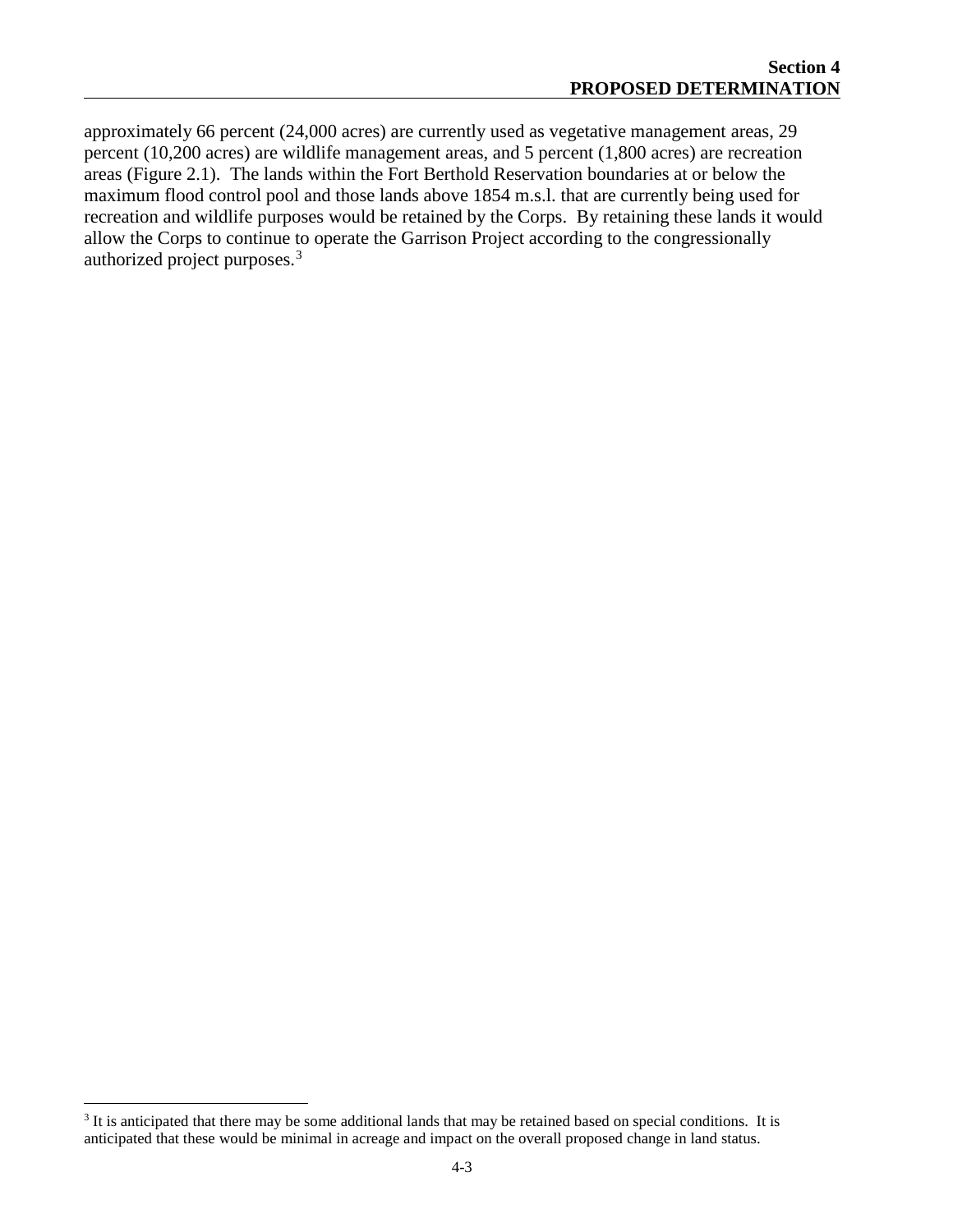During the summer of 2006 the Corps completed and published the Draft Effects Report, completed an extended comment period and conducted six public meetings. This information was reviewed, taken into consideration and a determination was made on whether there were any lands no longer needed for the construction, maintenance and operation of the Garrison Project.

#### **5.1 Public Comment Period (June-August 2006)**

The Corps held six public meetings June 26-30, 2006 in Bismarck, Dickinson, Hazen, Williston, New Town, and Minot, North Dakota to give all interested parties an opportunity to comment on the Draft Effects Report. In Bismarck, Hazen, Williston, New Town, and Minot, the meetings consisted of an open house format from 5 to 6 pm, during which the public could view maps and displays and meet with Corps officials. During the second half of each meeting, from 6 to 8 pm, public comments were formally recorded during a traditional comment session. In Dickinson, the open house was from 10 to 11am and the formal comment period was from 11 am to 1 pm. During the public comment session, a brief presentation was made by the Corps project manager, then Tribal leaders, government officials, and the public could speak formally in front of the group and have their comments recorded by a court reporter (see Appendix  $G - 2006$  Public Meeting Transcripts). People could also voice their opinions by filling out comment forms, writing letters, and emailing the Corps (see Appendix  $H - 2006$  Public Meeting Comments) by the end of the public comment period, which ended on August 22, 2006.

An estimated 45 people were present at Bismarck, 26 at Dickinson, 29 at Hazen, 32 at Williston, 65 at New Town, and 29 at Minot. During the formal comment session, 14 people testified at Bismarck, 6 people testified at Dickinson, 7 people testified at Hazen, 10 people testified at Williston, 18 people testified at New Town, and 10 people testified at Minot. At all six meetings, 7 people turned in comment forms and 9 people submitted written statements. During the comment period, 42 submitted their comments by e-mail, 14 people mailed letters, 4 people mailed in comment forms, and one person faxed in their comments. It was noted that fewer people attended the 2006 meetings on the Draft Effects Report than the 2005 meetings, which provided the public with initial information about the proposed transfer.

To organize the comments received during the 2006 public comment period, a spreadsheet was created using Microsoft Excel (Appendix I). The spreadsheet has columns for the commenter's name, if available, organization (e.g., North Dakota Wildlife Federation, TAT, Public, etc.), organization type (e.g., Federal, State, County, University, Private, Nonprofit, or Public), hometown and state of the commenter, comment format (e.g., comment form, transcript from public meeting, email, etc.), date comment was received by the Corps, comment category (e.g., Leases, Access, etc.), clarifiers for comment category, and a summary of the comment. Every letter, fax, or comment form was scanned and saved in a computer file.

Each comment was assigned to one of the following fifteen main categories in order to simplify response and incorporation: Access, Compensation, Corps Management, Historical Trauma of Dam, Investment, Jurisdictional Confusion, Leases, Legal, Master Plan, Ownership, Project Purpose, Revenue, Transfer Process, Tribal Management, or Other. Most of the main categories had a clarifying category in the next column. For example, a comment could fit under the Access category and have a clarifier of Cabin owners, Fees, or Public Access.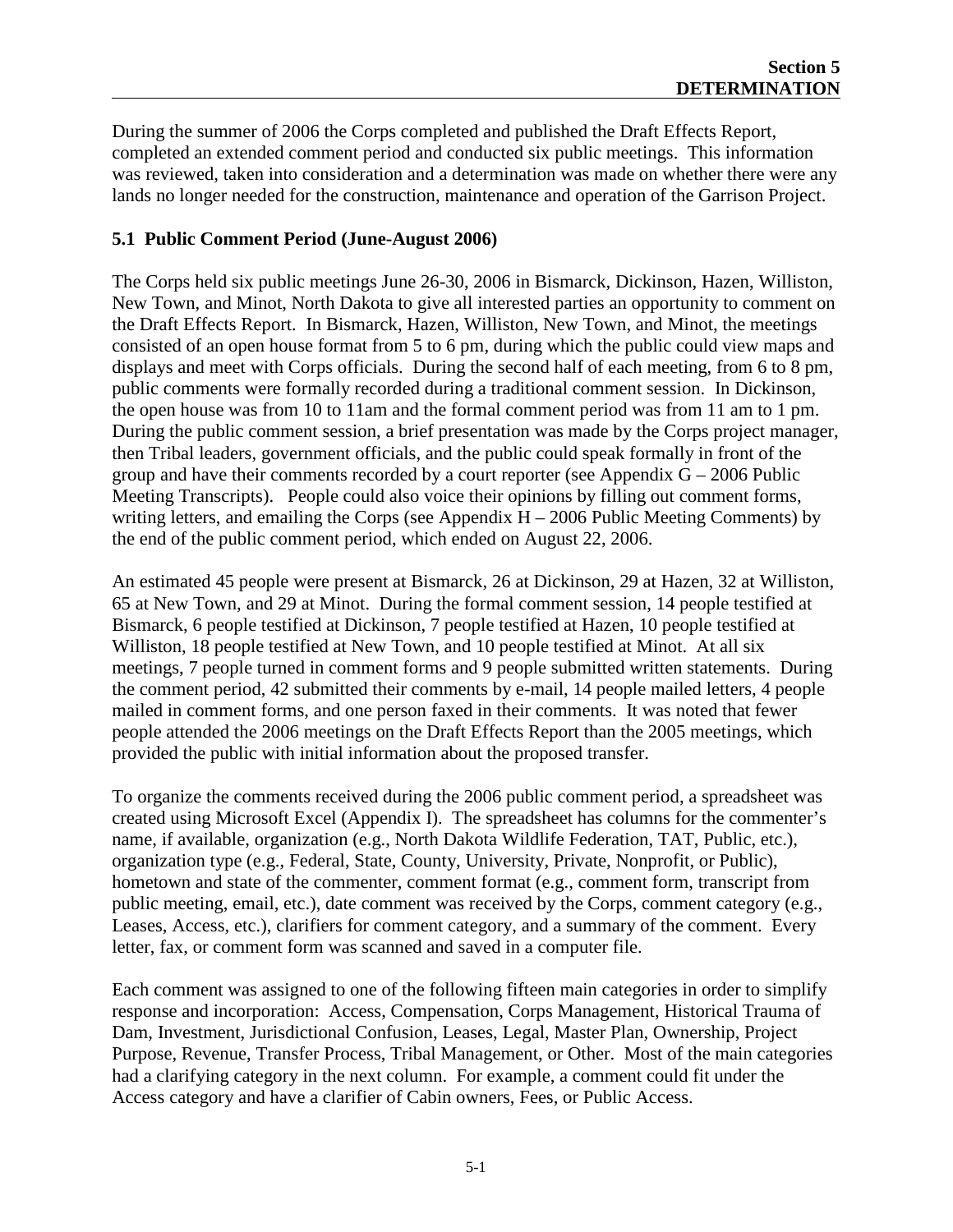A general summary of the 2006 comments, in each major category, is included in Appendix I. A table for the 2006 comment period was prepared with questions on each category topic and associated responses. The table is included in Appendix J. In addition a narrative comparison of the 2005 comments to the 2006 comments is included in Appendix K.

#### **5.2 Comment Consideration**

In making a determination the Corps took the public comments under consideration. It was apparent that of the 15 previously mentioned comment topics, four major themes remained unresolved in the mind of the public. The four major concerns were the legality of the FBMRA, the equitability of the action, access to the lake and future management of the lands.

#### **5.2.1 Legality of the Transfer**

Concerning the legality of the FBMRA one commenter summarized the concern by saying, *"I do not believe the Corps has the authority to transfer 24,000 acres of land under the "Fort Berthold Reservation Mineral Restoration Act" as it asserts. The Mineral Restoration Act is just that - a restoration of mineral rights to the Fort Berthold Reservation and not a mechanism to transfer thousands of acres of land."* The Army has determined that the plain language of Section 206(b) of the FBMRA (P.L. 98-602) provides the authority for the Secretary of the Army to enter into agreements with the Secretary of the Interior under which lands no longer needed for the construction, operation, and maintenance of the Garrison Dam and Reservoir Project may be declared to be held in trust for the Three Affiliated Tribes (TAT) and administratively transferred to Interior. The Army General Counsel opinion is included in Appendix L. This concern has been addressed.

#### **5.2.2 Equitability of the Transfer**

The second area of concern was that the land transfer must be done equitably. Again a commenter stated this concern by saying that "…*any land transfer must be done equitably. That is, the land must be transferred to the person it was taken from. This is not only a matter of fundamental fairness, it is one of the Corps' "guiding principles" when transferring land."* In the Draft Effects Report the Corps responded by stating that the Army does not have the legal authority from Congress to transfer lands to private parties from whom land was also taken for the Garrison Dam and Reservoir Project. The FBMRA only provides the authority to transfer any land no longer needed to the DOI to be held in trust for the Three Affiliated Tribes. We again spent a significant amount of time researching this topic and decided that while there is still approximately 24,000 acres of vegetative management land no longer needed, we did have the ability to decide when the land would be offered to DOI. To positively address this concern the Corps decided to offer the land to DOI in phases. Those lands that were originally acquired from the Three Affiliated Tribes, approximately 21,000 acres, would be offered first, and the approximately 3,000 acres (i.e., the lands acquired from parties other than the Three Affiliated Tribes) would be offered to DOI after the conclusion of the  $111<sup>th</sup>$  Congress. This would allow Congress time to determine if it would want to direct the Corps differently concerning the remaining 3,000 acres. Therefore we have addressed this concern.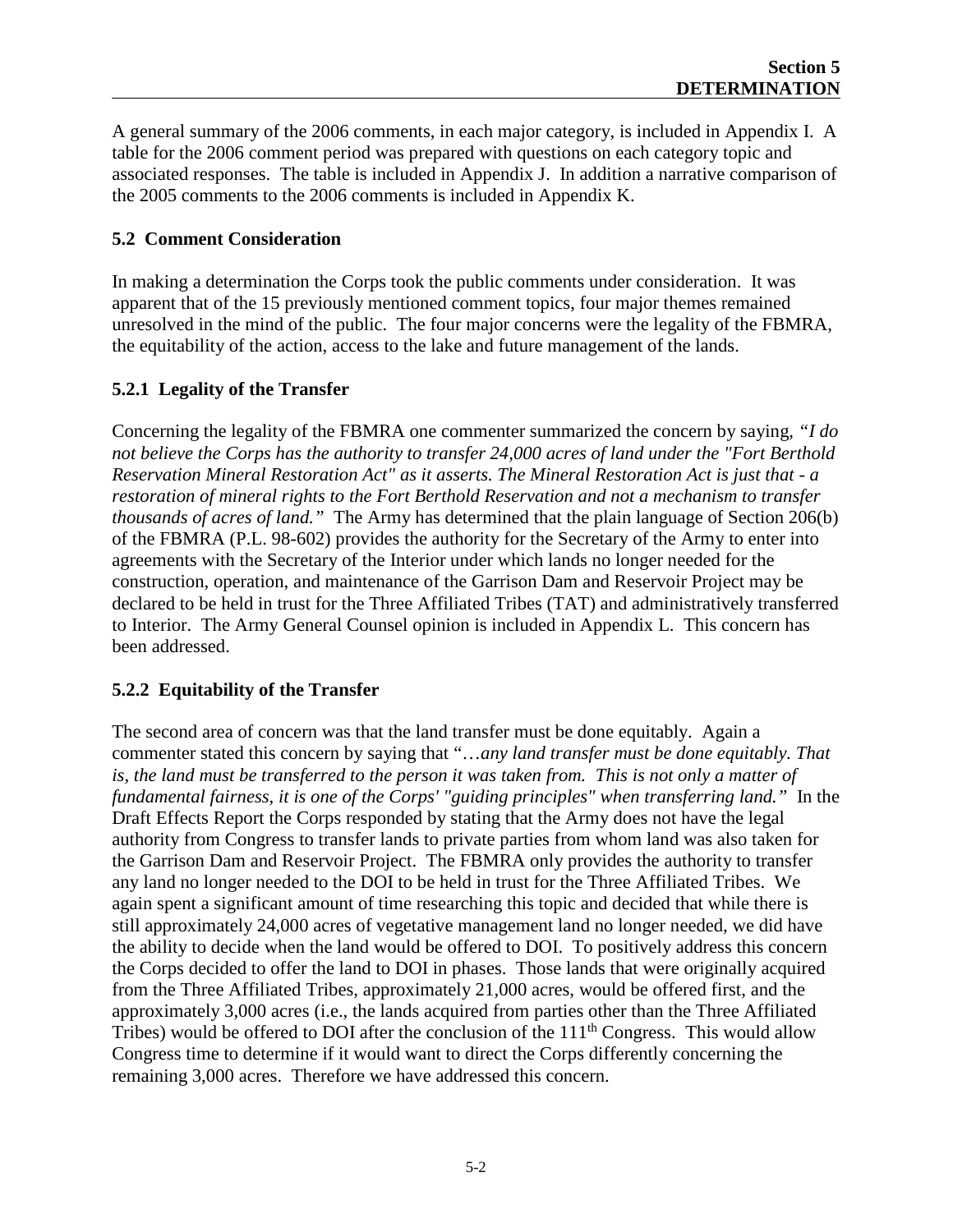## **5.2.3 Access to the Lake**

Access remained a concern of the public after their review of the Draft Effects Report. One commenter stated this concern by saying, "…*this transfer creates great uncertainty. By creating a ring of non-public land around Lake Sakakawea, you raise questions of public access to leased land and to Corps land, in general, that have not been answered and may have no clear answer. You have certainly not made any provision to guarantee perpetual, free public access to all the public lands of Lake Sakakawea."* In the Draft Effects Report we thought it was clear that the authorized access points to the lake are through the recreation sites that surround Lake Sakakawea. In the proposed determination we stated that all recreation sites would be retained by the Corps rather than being transferred. All other land currently has restrictions placed on access due to land use, cultural resource and/or threatened and endangered species requirements. Therefore the public should not be accessing the lake through those areas. In addition there is already non-public (reservation) land around Lake Sakakawea, so this administrative transfer would not change that situation. However, it would move the reservation land closer to the lake. But as stated previously the access to the lake would be the same as is currently in place. Furthermore, all of the approximately 24,000 acres being offered for administrative transfer to the DOI are currently managed under PL 87-695, the Grazing Law. Under this law the TAT is "…permitted to graze stock…on such former Indian land as the Secretary of the Army determines is not devoted to other beneficial uses, and to lease such land for grazing purposes to members or non-members of the tribes on such terms and conditions as the Secretary of the Interior may prescribe." Since this land is subject to PL 87-695 and much of the land is already leased to the TAT for grazing purposes, management of the land would not change. Therefore we have addressed this concern.

### **5.2.4 Future Management of the Lands**

Management of the lands was the final concern that appeared to be on the minds of the public. There were several different facets to management which included access fees, future development, funding, and jurisdiction.

### **5.2.4.1 Access Fees**

Concerning access fees one comment summarized, *"…the transfer takes away 24,000 acres of public land that is now used for hunting or other recreation and makes it either inaccessible or accessible only by payment of an additional tribal conservation fee…"* In the proposed determination the Corps states that all lands currently designated as recreation or wildlife management are being retained and would continue to be managed by the Corps.Therefore no fee would be charged on those lands. As stated previously the public should not be accessing the lake via areas other than authorized access points; to do so would be a violation of current Corps policy. In addition the lands that are being considered for transfer are currently used for grazing purposes, so in general it is not appropriate to use that land for hunting or other recreation purposes. Based on this information fees for access to the lake would not change from the current situation, should a transfer of the approximately 24,000 acres be completed.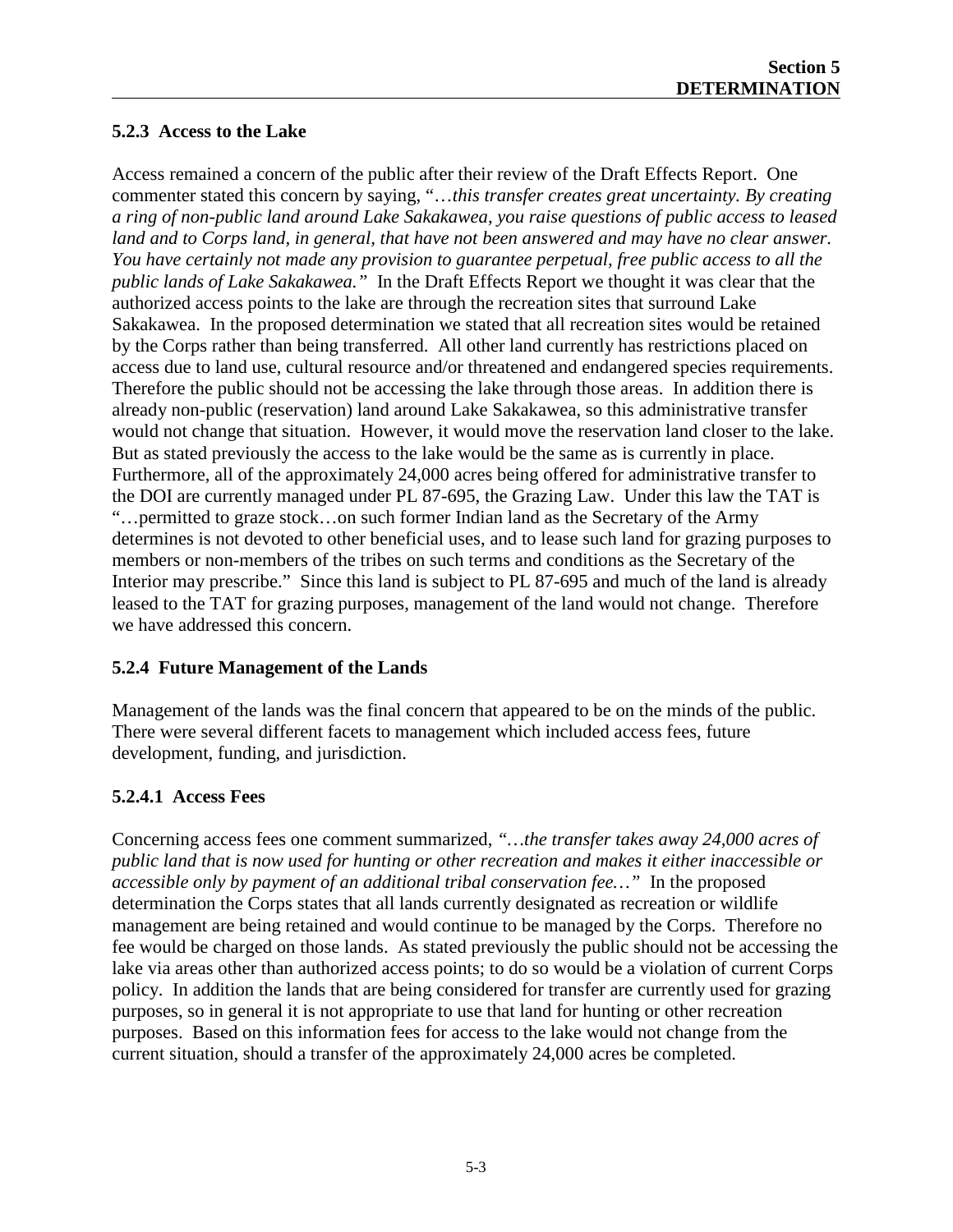## **5.2.4.2 Future Development**

A comment that was received summarized the concern about future development by saying *"…the transfer permanently hurts any future development or expansion of recreation or wildlife opportunities. By exempting existing recreation and wildlife management areas from the transfer, the Corps acknowledges that these are within the scope of the project. But by giving away all other land, it effectively stops the further development of the project for these very same purposes.*" After researching this concern the conclusion was that this proposed administrative transfer of lands would not effect the development or expansion of recreation or wildlife areas because the lands to be administratively transferred do not fall under either of those project purposes. In coming to this conclusion two things were considered. First, the "General Plan for Use of Project Lands and Waters for Wildlife Conservation and Management, at Garrison Dam-Lake Sakakawea, North Dakota" signed by the Commissioner of the North Dakota Game and Fish Department on April 7, 1982, required the Corps to set aside 71,000 acres for "…the conservation and management of resident and other wildlife." Of the 71,000 acres that have been set aside for wildlife management, only 42,000 acres are currently being managed by the North Dakota Game and Fish Department. It is clear that there is room for expansion within the existing acres that have been set aside for that purpose. Secondly, with regard to recreation, since the completion of the 1978 Garrison Master Plan and the recent Final Garrison Master Plan (December 2007) there has been no increase in lands designated for low or high density recreation. Either way, it is always possible to designate lands outside of the Fort Berthold reservation for recreation and/or wildlife purposes, should it become needed in the future.

## **5.2.4.3 Funding**

In general, funding concerns were covered by these two comments which stated, **"…***management of the transferred lands can affect the rest of the reservoir. And yet, no provision is made for funding of what is now a Corps obligation and responsibility."* and another that stated, "*It will make it difficult for counties to determine the amount of acres for which the Corps makes payments in lieu of taxes."* The TAT understands that there would be no funding provided as part of this administrative transfer, as does the DOI, who would be responsible, along with the TAT, for accomplishing management activities previously accomplished by the Corps. A positive impact of any transfer would be the ability of the Corps to potentially fund projects that were previously deferred due to the lack of funding. In addition, the administrative transfer would not affect the Corps ability to determine the lands on which it pays payment in lieu of taxes (PILT), because as part of the process the Corps would provide to the DOI maps and descriptions of the land being administratively transferred, which in turn requires the Corps to evaluate the title information on lands that it would be retaining. This should make more accurate the acreage for which the Corps would pay PILT, rather than make it more uncertain.

### **5.2.4.4 Jurisdiction**

Concerning jurisdiction it was stated that the *"…land you propose to transfer has not been adequately described. No one will know when they have crossed the boundary defined as "land above 1854, m.s.1. This will make it difficult to determine what government has civil or criminal jurisdiction*..." Currently there are no physical markings on the land to denote Corps versus Tribal lands and the appropriate jurisdiction. The administrative transfer of the lands would not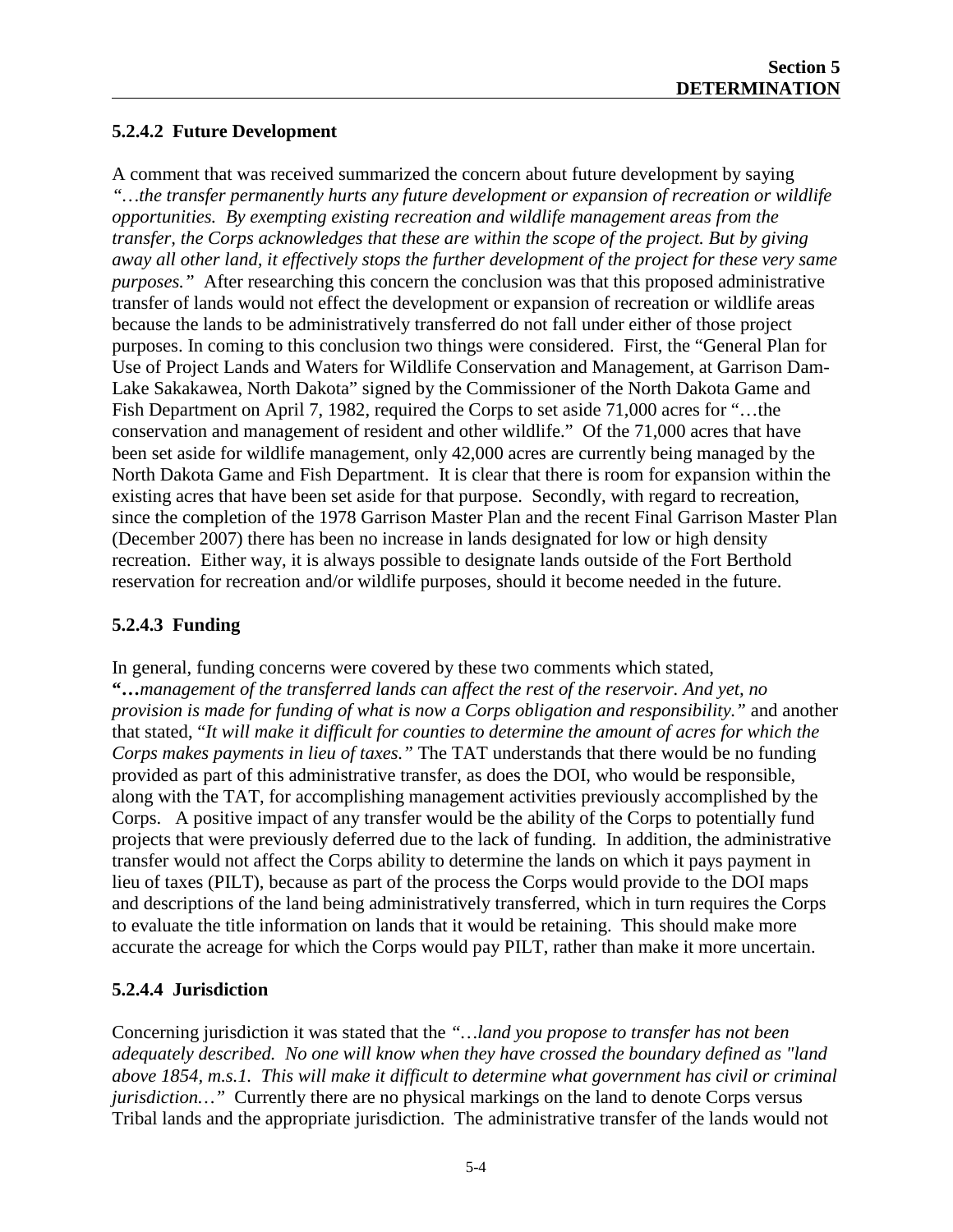change this situation. So a case could be made that it currently is difficult to determine civil and criminal jurisdiction. However all parties currently work together to ensure that civil and criminal jurisdiction are properly implemented. That same commitment would be in place should an administrative transfer occur.

In each case concerning management, whether it be access fees, future development, funding or jurisdiction, there is a positive resolution to the concern.

#### **5.3 Determination of Lands No Longer Needed**

Based on the conclusion that flood control, irrigation, navigation, hydropower, recreation and wildlife management are project purposes, another review of the alternatives, and the positive resolution of the public concerns, the Corps determines that the following lands are no longer needed for the construction, maintenance, or operation of the Garrison Project:

• Lands above the maximum (exclusive) flood control pool, which at Garrison Dam/Lake Sakakawea is elevation 1854 m.s.l., excluding lands currently being used for the purpose of low and high-density recreation and wildlife management. [4](#page-21-0)

It is estimated that above 1854 m.s.l. there are approximately 36,000 acres, within the exterior boundaries of the Fort Berthold Reservation, managed by the Corps. Of the 36,000 acres approximately 66 percent (24,000 acres) are currently used as vegetative management areas, 29 percent (10,200 acres) are wildlife management areas, and 5 percent (1,800 acres) are recreation areas. The lands within the Fort Berthold Reservation boundaries at or below the maximum flood control pool and those lands above 1854 m.s.l. that are currently being used for recreation and wildlife purposes would be retained by the Corps. By retaining these lands it would allow the Corps to continue to operate the Garrison Project according to the congressionally authorized project purposes<sup>[5](#page-21-1)</sup>. Therefore applying this determination results in approximately 24,000 acres becoming eligible for offer for administrative transfer (Figure 5.1).

<span id="page-21-0"></span> <sup>4</sup> All lands considered would be conditioned with the Corps retaining the right to erode, slough, and/or flood. Existing public access routes to the lake would not be closed or diminished as a result of this transfer.

<span id="page-21-1"></span> $<sup>5</sup>$  It is anticipated that there may be some additional lands that may be retained based on special conditions. It is</sup> anticipated that these would be minimal in acreage and impact on the overall proposed change in land status.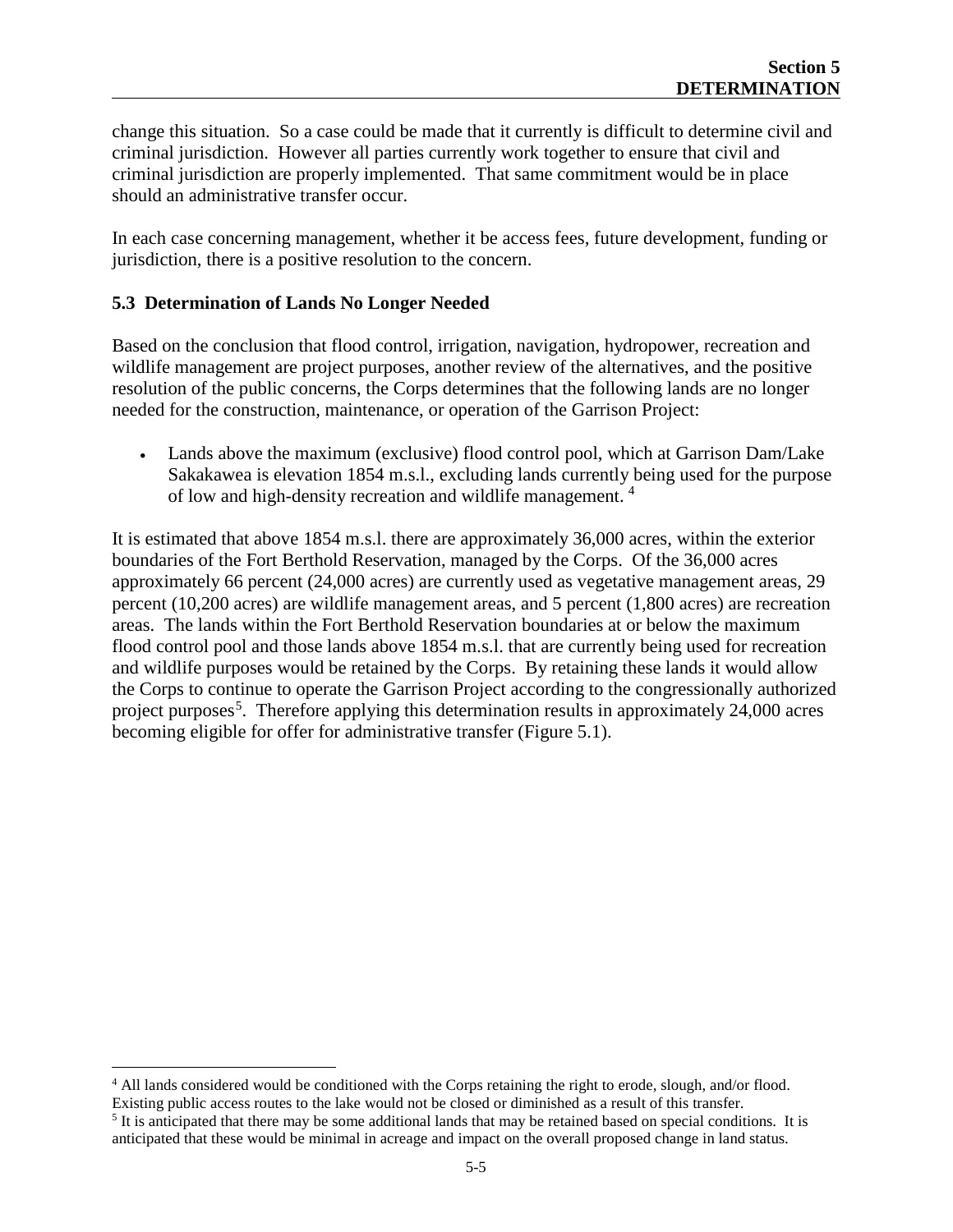

Figure 5.1. Determination of lands no longer needed for the Construction, Maintenance and Operation of the Garrison Project.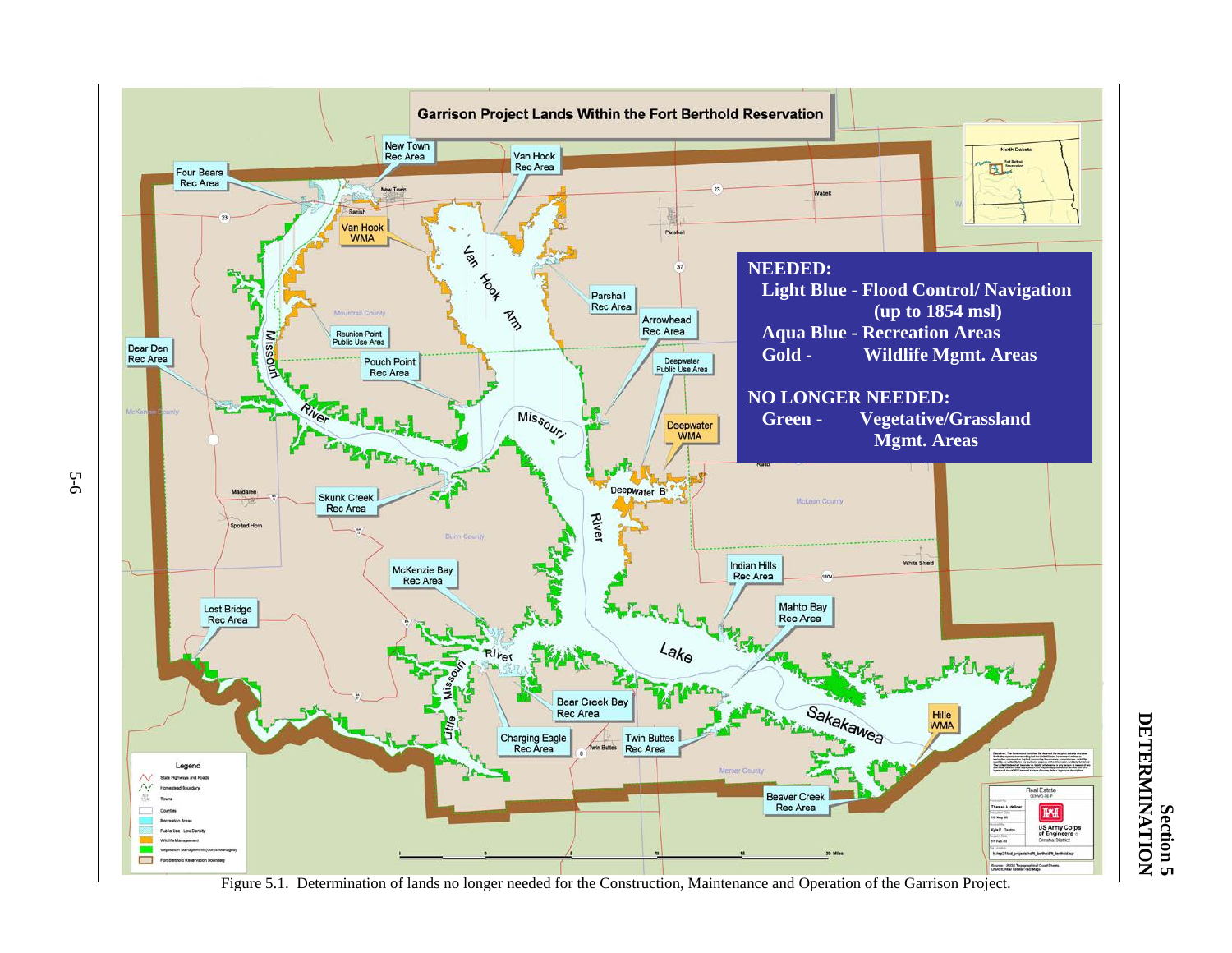On September 3, 2004, the ASA (CW) directed the Corps to examine land use designations in the Garrison Project Master Plan, with the ultimate objective of the examination to be a transfer of the maximum amount of land above the maximum flood control pool elevation. Any land identified would be offered for transfer to the Department of Interior (DOI), Bureau of Indian Affairs (BIA), to be held in trust for the TAT. After receiving this request from the ASA(CW), the Corps approached this request in three phases. The phases would maximize public, state, tribal and Federal involvement in this effort. The three-phase approach would include input by interested public, state, tribal and Federal parties through individual and public meetings.

Based on the conclusion that flood control, irrigation, navigation, hydropower, recreation and wildlife management are project purposes, a re-review of the alternatives, and the positive resolution of the public concerns, the Corps has determined that the following lands are no longer needed for the construction, maintenance, or operation of the Garrison Project:

• Lands above the maximum (exclusive) flood control pool, which at Garrison Dam/Lake Sakakawea is elevation 1854 m.s.l., excluding lands currently being used for the purpose of low and high-density recreation and wildlife management.

This determination results in approximately 24,000 acres are eligible for offer for administrative transfer (Figure 5.1).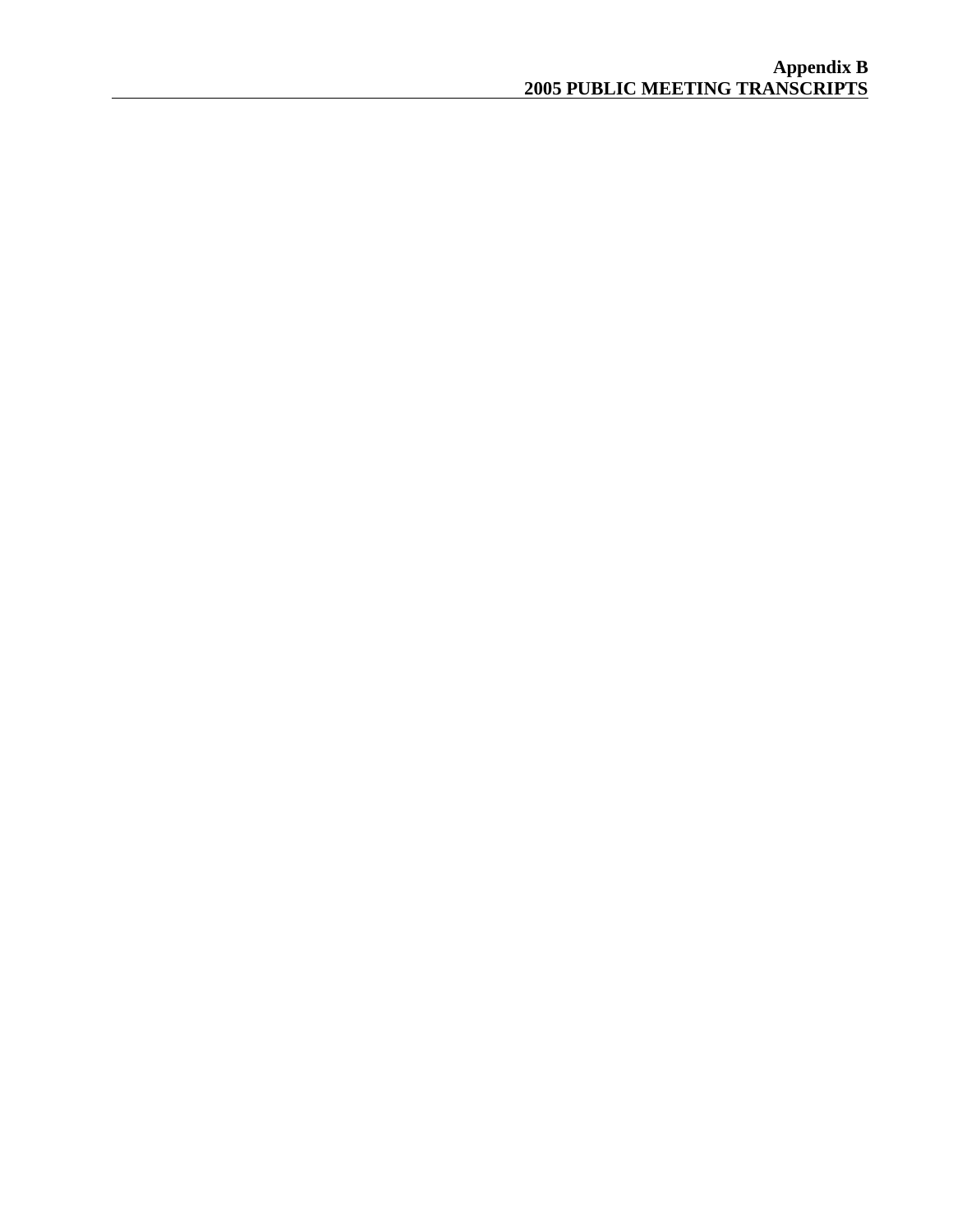## **Appendix C 2005 PUBLIC MEETING COMMENTS**

Received During the Comment Period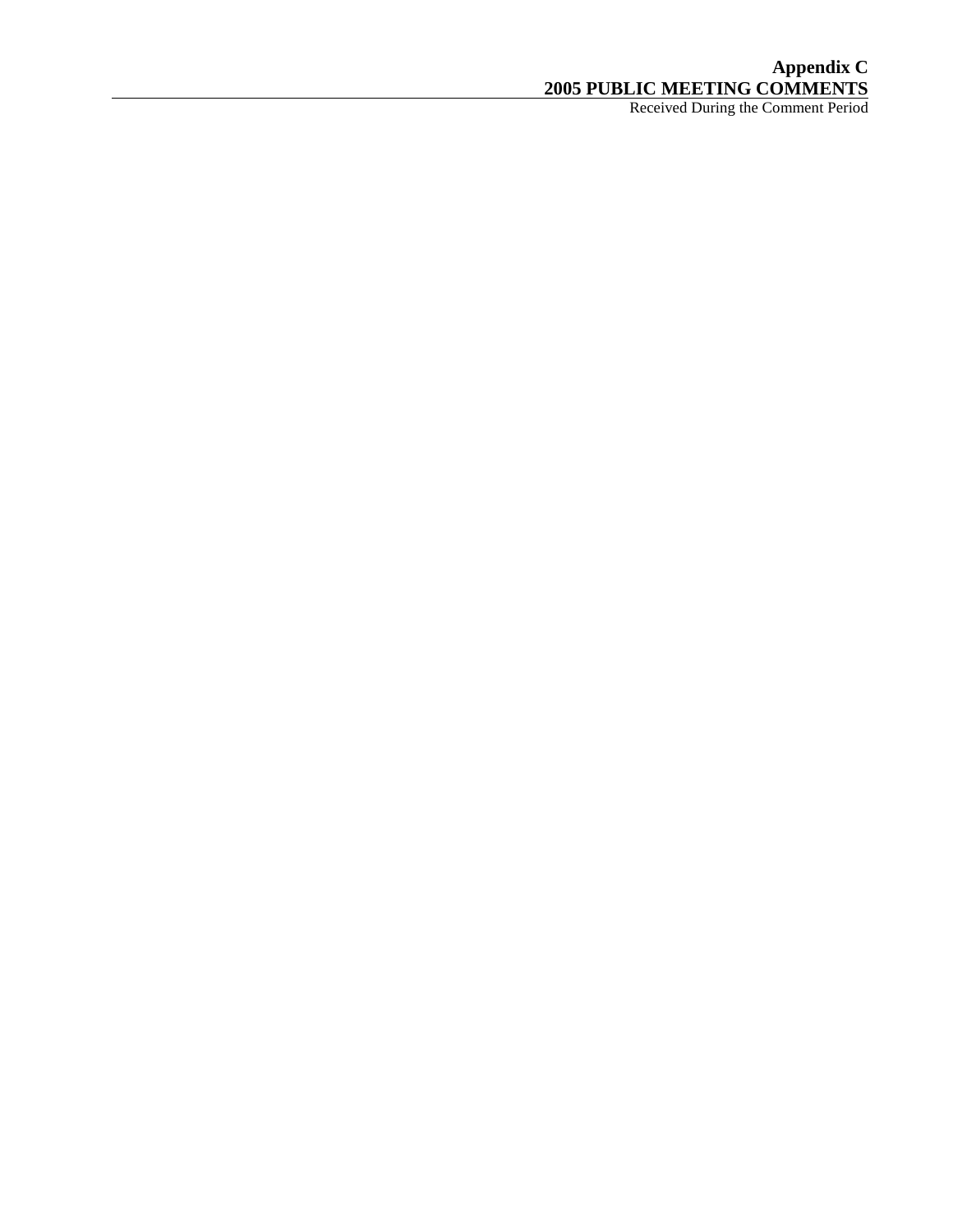## **Appendix D 2005 PUBLIC MEETING COMMENTS**

Received After the Comment Period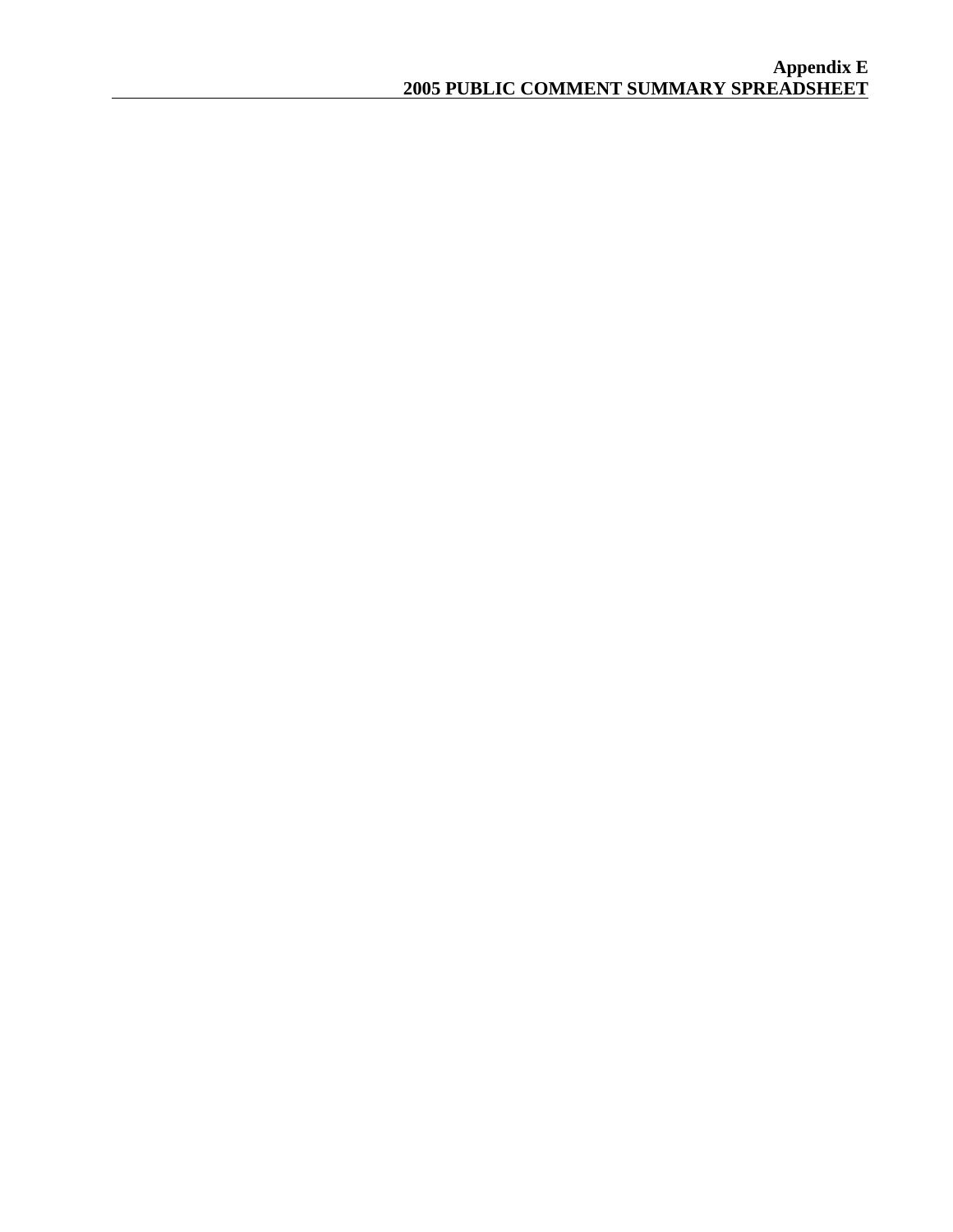#### **Appendix F 2005 PUBLIC COMMENT AND RESPONSE**

Tables